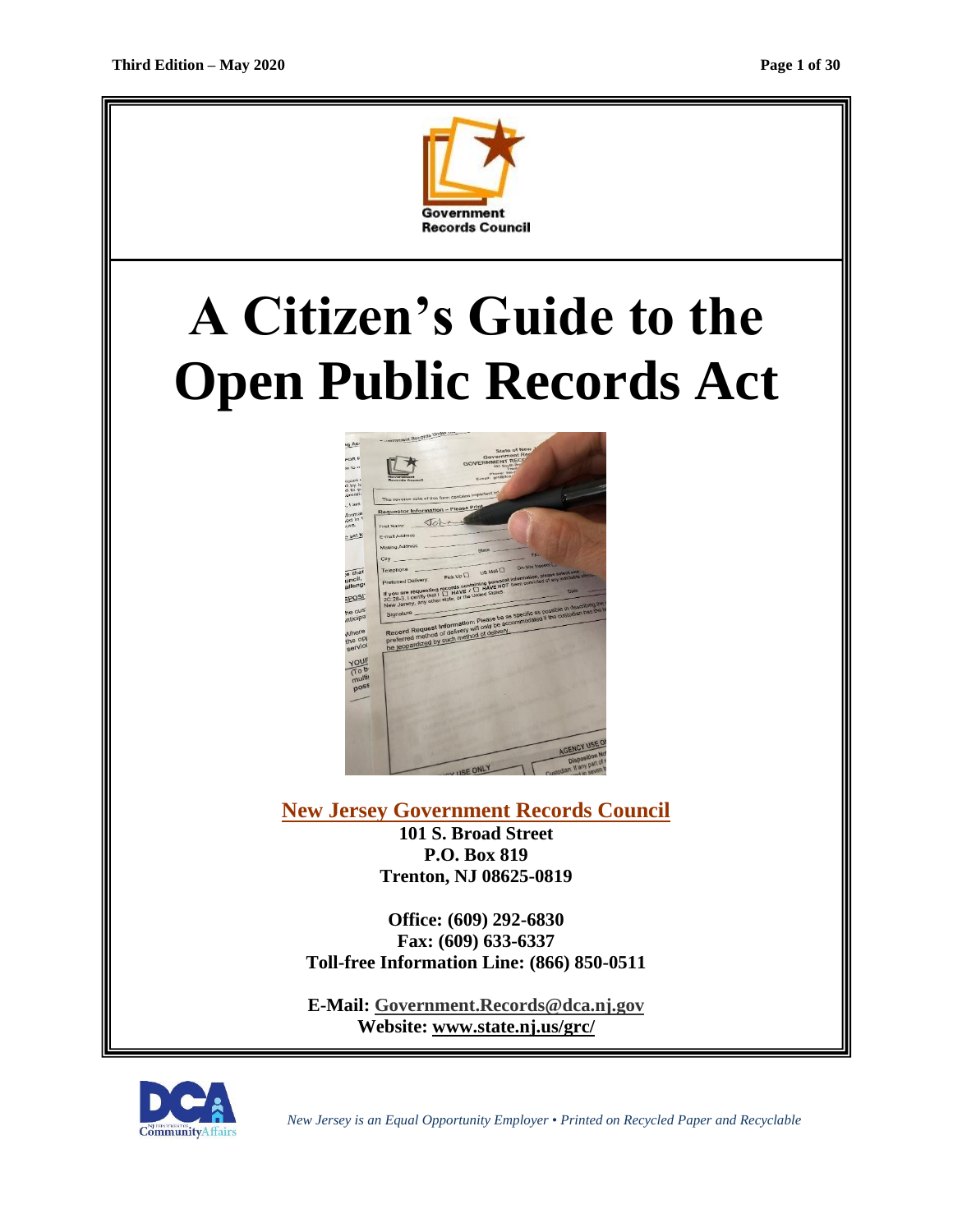# **A Citizen's Guide to the Open Public Records Act**

Third Edition – April 2020

# **Table of Contents**

|                                                                                | 4  |
|--------------------------------------------------------------------------------|----|
|                                                                                | 5  |
|                                                                                | 5  |
| Are there other ways to request access to government records besides OPRA?     | 5  |
|                                                                                | 6  |
|                                                                                | 6  |
|                                                                                | 6  |
|                                                                                | 13 |
|                                                                                | 14 |
|                                                                                | 15 |
|                                                                                | 15 |
|                                                                                | 16 |
|                                                                                | 16 |
|                                                                                | 16 |
| What happens if I submit my OPRA request to an employee other than the         | 17 |
| When should I expect a response to my OPRA request?                            | 17 |
|                                                                                | 17 |
|                                                                                | 18 |
| Can the custodian take more than seven (7) business days to respond to my OPRA | 18 |
|                                                                                | 18 |
| How much can the custodian charge me for my OPRA request?                      | 19 |
|                                                                                | 21 |
| Can the custodian "black out" portions of the records I requested?             | 22 |
|                                                                                | 22 |
|                                                                                | 23 |
|                                                                                | 24 |
| What can I do if a custodian denies me access to government records?           | 24 |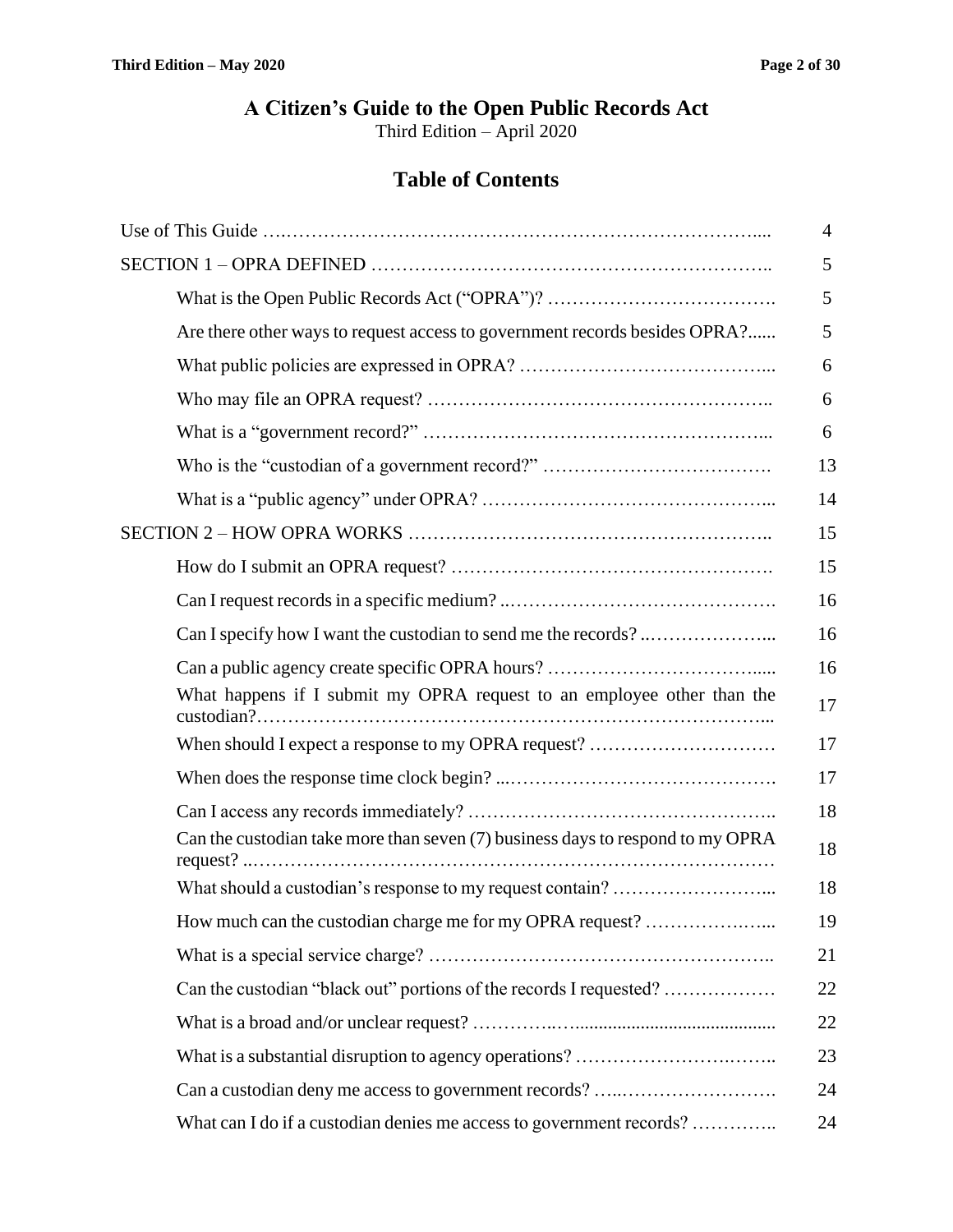| SECTION 3 - THE GOVERNMENT RECORDS COUNCIL (GRC)                               | 25 |
|--------------------------------------------------------------------------------|----|
|                                                                                | 25 |
|                                                                                | 25 |
|                                                                                | 25 |
|                                                                                | 26 |
| How is a Denial of Access Complaint filed and handled?                         | 26 |
| What happens when the GRC starts investigating a complaint?                    | 27 |
|                                                                                | 28 |
|                                                                                | 29 |
| Can I seek access to government records under OPRA for commercial use?         | 29 |
| How many OPRA requests can I make to one agency?                               | 29 |
| Can I bring my own photocopier into an agency's office to make copies?         | 29 |
| Can the custodian provide on-site inspection but deny copies of requested      | 29 |
|                                                                                | 29 |
| Can a custodian direct me to their website as a means of disclosing responsive | 29 |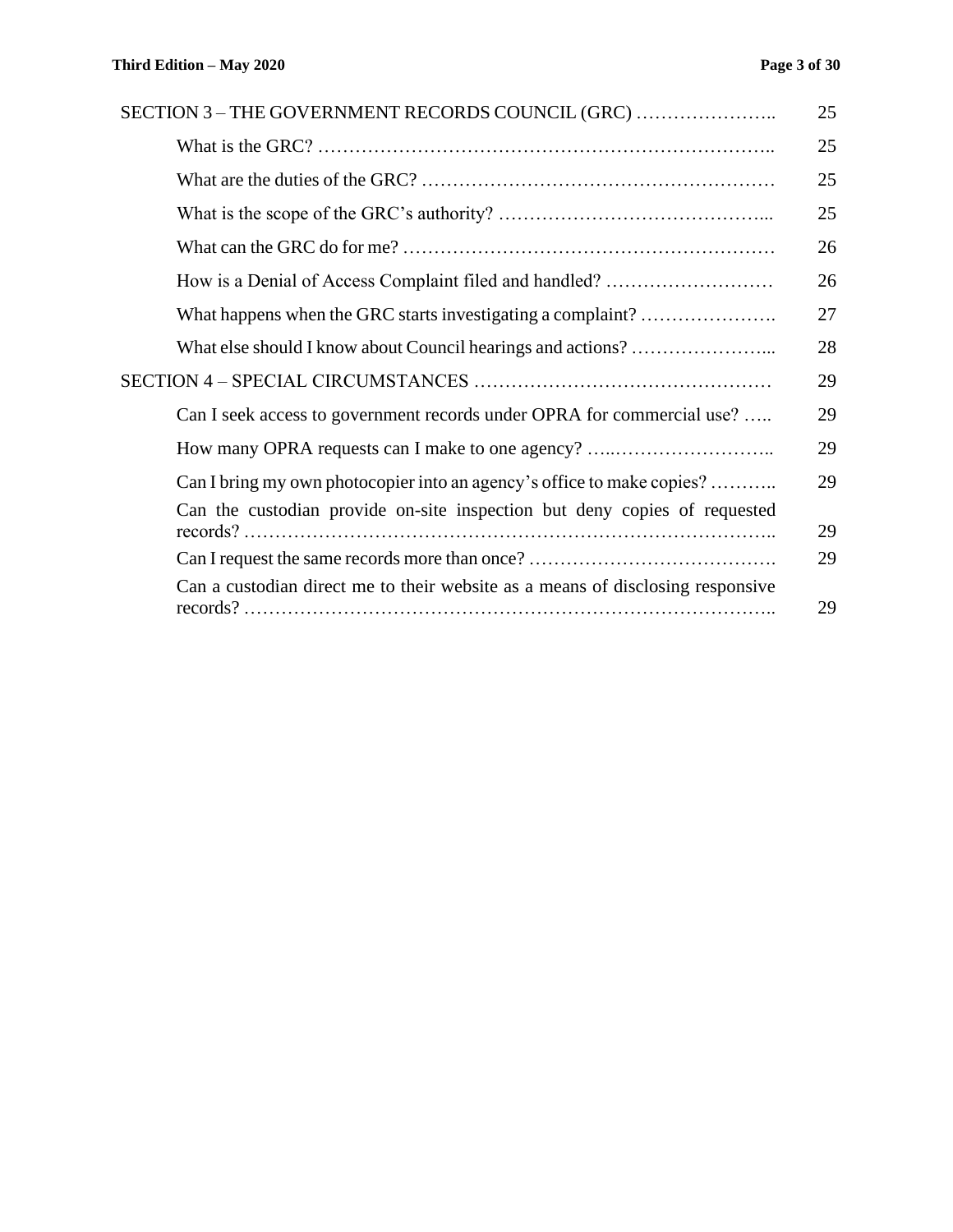# **A Citizen's Guide to the Open Public Records Act**

The Government Records Council ("GRC") has prepared the Citizen's Guide to the Open Public Records Act to help the public understand the requirements of the State of New Jersey's Open Public Records Act (N.J.S.A. 47:1A-1, *et seq*.). This guide is intended to explain the rights and responsibilities of both citizens of New Jersey and public agencies that hold records. However, it is not to serve as a legal reference. Please consult an attorney to obtain legal advice.

The Council's website at www.state.nj.us/grc/ contains useful information on the law, including summaries of exceptions to disclosure, copies of gubernatorial Executive Orders, lists of statutes containing exceptions, and a search engine of all prior GRC decisions. Requestors are urged to check the website when questions arise and should also feel free to submit questions to the GRC via our toll-free information line (1-866-850-0511), e-mail (Government.Records@dca.nj.gov), or regular mail (101 South Broad Street, P.O. Box 819, Trenton, NJ 08625-0819).

In addition to this guide, the Council has other resource materials that may be useful in assisting requestors understand the provisions of OPRA. These materials include the following, which can be accessed from the GRC's website at www.nj.gov/grc/meetings/present:

- **OPRA PowerPoint presentations**
- Exemptions in OPRA handout
- Special Service Charge handout
- Useful OPRA Cases by Subject handout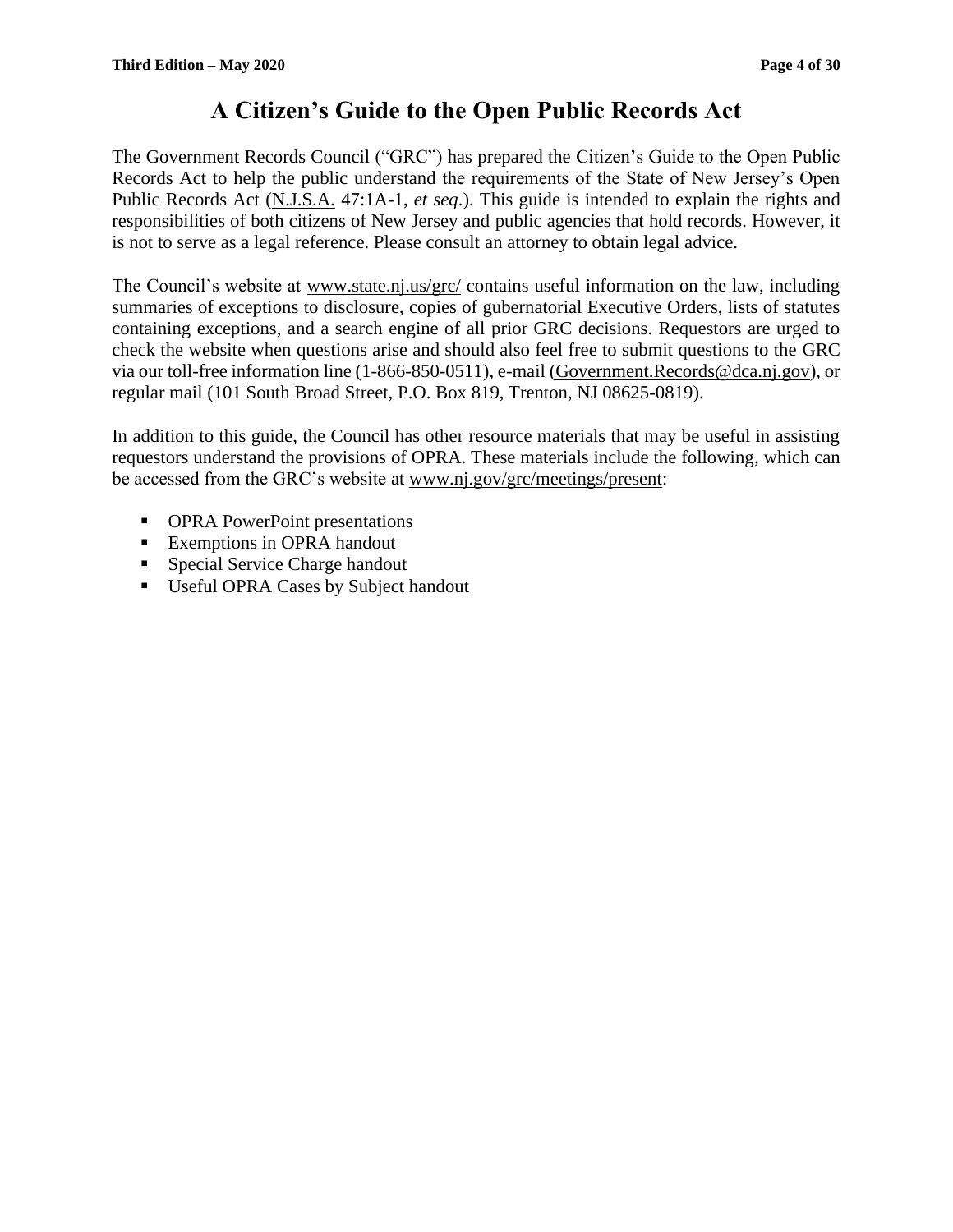# **SECTION 1 – OPRA DEFINED**

#### **What is the Open Public Records Act ("OPRA")?**

OPRA is the statute that replaced the previous "Right to Know Law." OPRA governs the public's access to government records in New Jersey. OPRA codified as N.J.S.A. 47:1A-1, *et seq*.

Specifically, OPRA is intended to:

- Expand the public's right of access to government records;
- Create an administrative appeals process if access is denied; and
- Define what records are and are not "government records."

#### **Are there other ways to request access to government records besides OPRA?**

Yes. OPRA is only one means by which an individual can gain access to records in the State of New Jersey. Other potential request methods include informal requests, requests made under common law or discovery, requests processes set forth by statute or regulation, and other court processes (subpoenas, court orders, *etc.*). Further, the requestor is the only individual capable of invoking OPRA either by submitting the his/her request on the agency's official OPRA request form or by citing to OPRA in an equivalent writing. If an individual choses to invoke OPRA in a request, then the statutory provisions will apply.

However, some agencies have adopted policies requiring an individual to submit an OPRA request for records. Such a policy is at the agency's prerogative and not statutorily required by OPRA, nor a GRC directive. Based on the foregoing, it is never "necessary" for anyone to file an OPRA request to obtain any type of government record (unless agency policy dictates such).

If, in addition to requesting records under OPRA, a requestor seeks government records under the common law, please consider the following:

- A public record under the common law is one required by law to be kept, or necessary to be kept, in the discharge of a duty imposed by law, or directed by law to serve as a memorial and evidence of something written, said, or done, or a written memorial made by a public officer authorized to perform that function, or a writing filed in a public office. The elements essential to constitute a public record are that it be in writing, that it be made by a public officer, and that the officer be authorized by law to make it.
- If the information requested is a "public record" under common law and the requestor has a legally recognized interest in the subject matter contained in the material, then the material must be disclosed if the individual's right of access outweighs the State's interest in preventing disclosure.

Discovery requests may be served upon a public agency for access to government records pursuant to N.J. Court Rules, R. 3:13-3 (2005) and R. 7:7-7. Please note that requests for discovery do not affect a requestor's right to request the same records under OPRA

*Note that any challenge to a denial of a request for records pursuant to either the common law or discovery rules cannot be made to the Government Records Council, as the Government Records Council only has jurisdiction to adjudicate challenges to denials of OPRA requests.*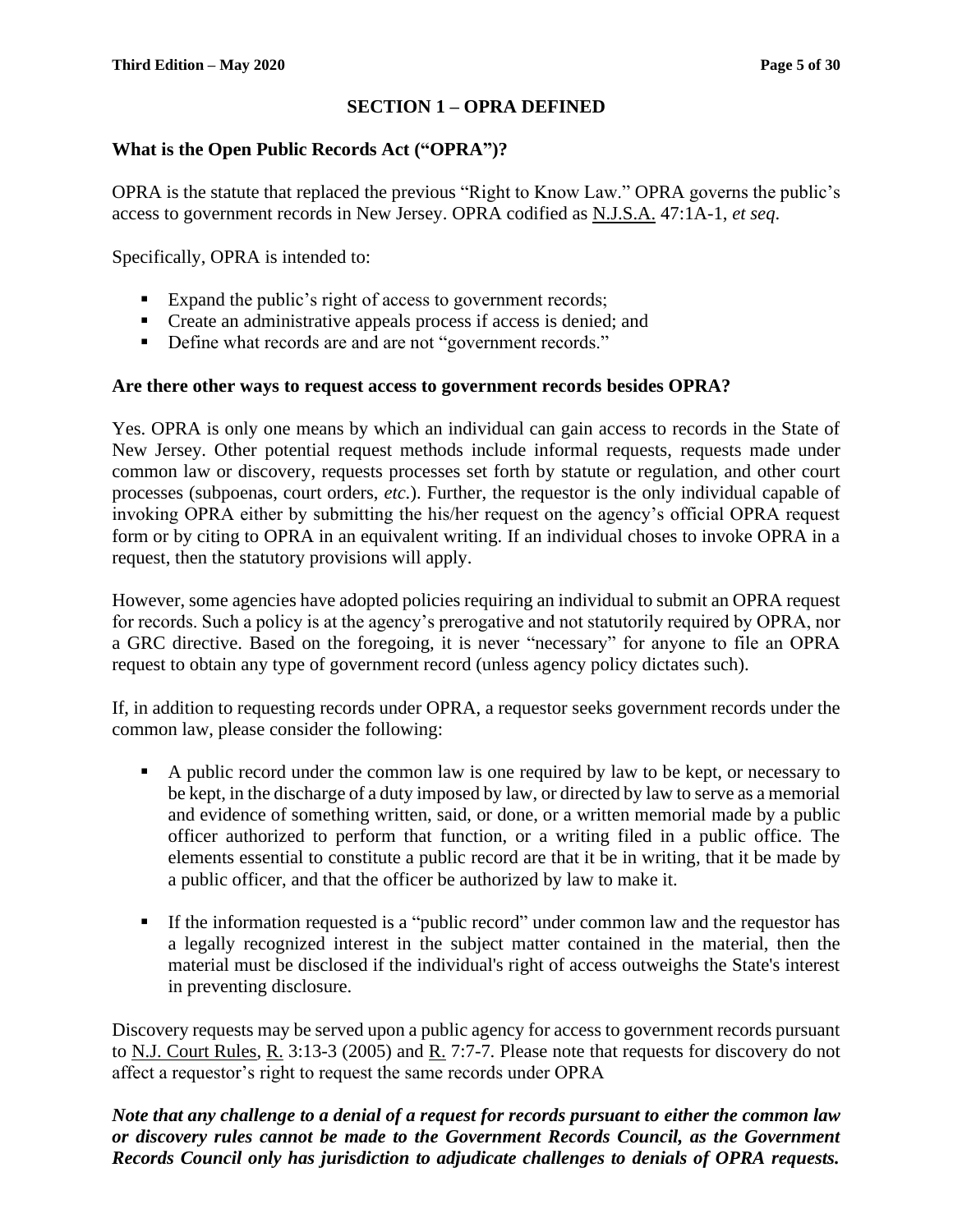#### **Third Edition – May 2020 Page 6 of 30**

*N.J.S.A. 47:1A-7(b). A challenge to the denial of access can be made by filing an action in Superior Court. Additionally, the GRC cannot provide any guidance on how to submit a request through either common law or discovery.*

#### **What public policies are expressed in OPRA?**

OPRA provides overriding public policies in the legislative findings (N.J.S.A. 47:1A-1), which must be considered during the handling of all OPRA requests for access to government records. Those public policies are:

- Government records must be readily accessible for inspection, copying, or examination by its citizens, with certain exceptions, for the protection of the public interest.
- Any limitations on the right of access to government records must be interpreted in favor of the public's right of access.
- A public agency has a responsibility and an obligation to protect a citizen's personal information that is in the possession of a public agency when disclosure of that information would violate the citizen's reasonable expectation of privacy.

In fact, in Burnett v. Cnty. of Bergen, 198 N.J. 408 (2009), the New Jersey Supreme Court held without ambiguity, that the privacy provision "is neither a preface nor a preamble." Rather, "the very language expressed in the privacy clause reveals its substantive nature; it does not offer reasons why OPRA was adopted, as preambles typically do; instead, it focuses on the law's implementation." "Specifically, it imposes an obligation on public agencies to protect against disclosure of personal information which would run contrary to reasonable privacy interests."

The above means that the court considers OPRA's privacy provision to be a substantive exemption from public access. The Government Records Council has routinely relied on this privacy provision to substantiate a custodian's withholding from public access a citizen's personal information, such as home address and home telephone numbers. However, in each instance, the Government Records Council conducts a balancing test to weigh the requestor's need for the personal information against the agency's need to keep the information confidential per advice from the NJ Office of the Attorney General. Thus, decisions to withhold personal information under this provision are made on a case-by-case basis.

#### **Who may file an OPRA request?**

Anyone may file an OPRA request! See Scheeler v. Atlantic Cnty. Mun. Joint Ins. Fund, 454 N.J. Super. 621 (App. Div. 2018). Also, requestors may file OPRA requests anonymously without providing any personal contact information, even though space for that information appears on the request form. Thus, anonymous requests are permitted. N.J.S.A. 47:1A-5(i). However, OPRA specifically prohibits anonymous requests for victims' records. N.J.S.A. 47:1A-2.2(c). If a permissible anonymous request involves making copies and the estimated cost exceeds \$5.00, the custodian may request a deposit. N.J.S.A. 47:1A-5(f).

#### **What is a "government record?"**

OPRA's definition of a government record expands the Right to Know Law's definition, which was limited to records *required* by law to be maintained on file.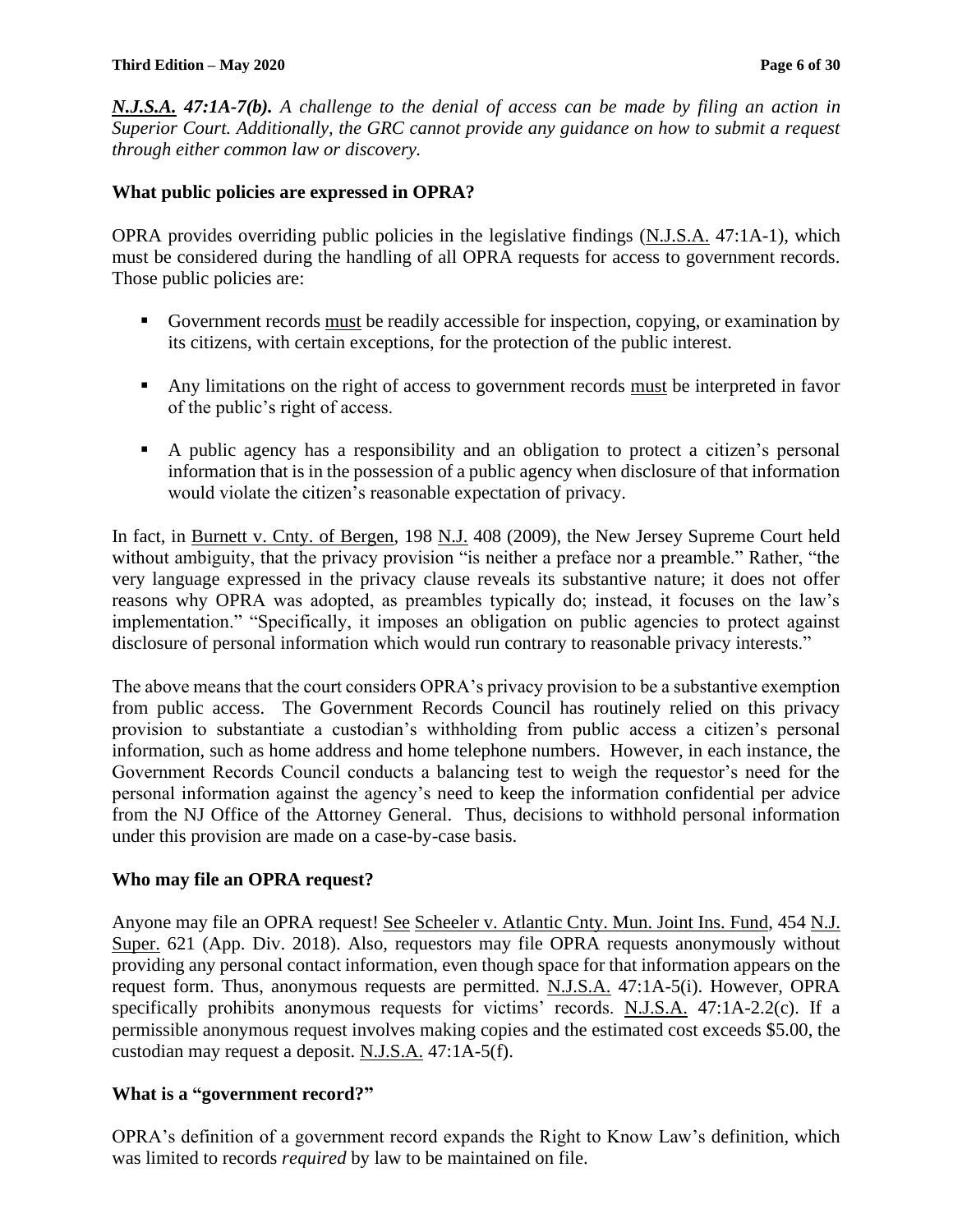OPRA specifically defines a government record as:

Any paper, written or printed book, document, drawing, map, plan, photograph, microfilm, data processed or image processed document, information stored or maintained electronically or by sound-recording or in a similar device, or any copy thereof, that has been *made, maintained or kept on file* . . . or *that has been received* in the course of his or its official business . . .

[N.J.S.A. 47:1A-1.1 (emphasis added).]

Simply stated, a "government record" means any record that has been made, maintained, or kept on file, or that has been received in the course of official business.

OPRA covers more than just paper records. Under OPRA, a "government record" includes printed records, tape recordings, microfilm, electronically stored records and information (including emails, text messages, social media records, and data sets stored in a database), books, maps, photographs, *etc.*

All government records are subject to public access unless specifically exempt under OPRA or any other law. There are 27 specific exemptions contained in OPRA, which are listed below:

# **N.J.S.A. 47:1A-1 (Legislative Findings)**

1) Privacy Interest - "a public agency has a responsibility and an obligation to safeguard from public access a citizen's personal information with which it has been entrusted when disclosure thereof would violate the citizen's reasonable expectation of privacy."

# **N.J.S.A. 47:1A-1.1**

- 2) Inter-agency or intra-agency advisory, consultative or deliberative material (Note: generally refers to draft documents or documents used in a deliberative process).
- 3) Legislative records. Specifically:
	- a. information received by a member of the Legislature from a constituent or information held by a member of the Legislature concerning a constituent, including but not limited to information in written form or contained in any email or computer data base, or in any telephone record whatsoever, *unless it is information the constituent is required by law to transmit*;
	- b. any memorandum, correspondence, notes, report or other communication prepared by, or for, the specific use of a member of the Legislature in the course of the member's official duties, *except that this provision shall not apply to an otherwise publicly-accessible report which is required by law to be submitted to the Legislature or its members*.
- 4) Medical examiner records photographs, negatives, print, videotapes taken at the scene of death or in the course of postmortem examination or autopsy, *except:*
	- *a. when used in a criminal action or proceeding in this State which relates to the death of that person;*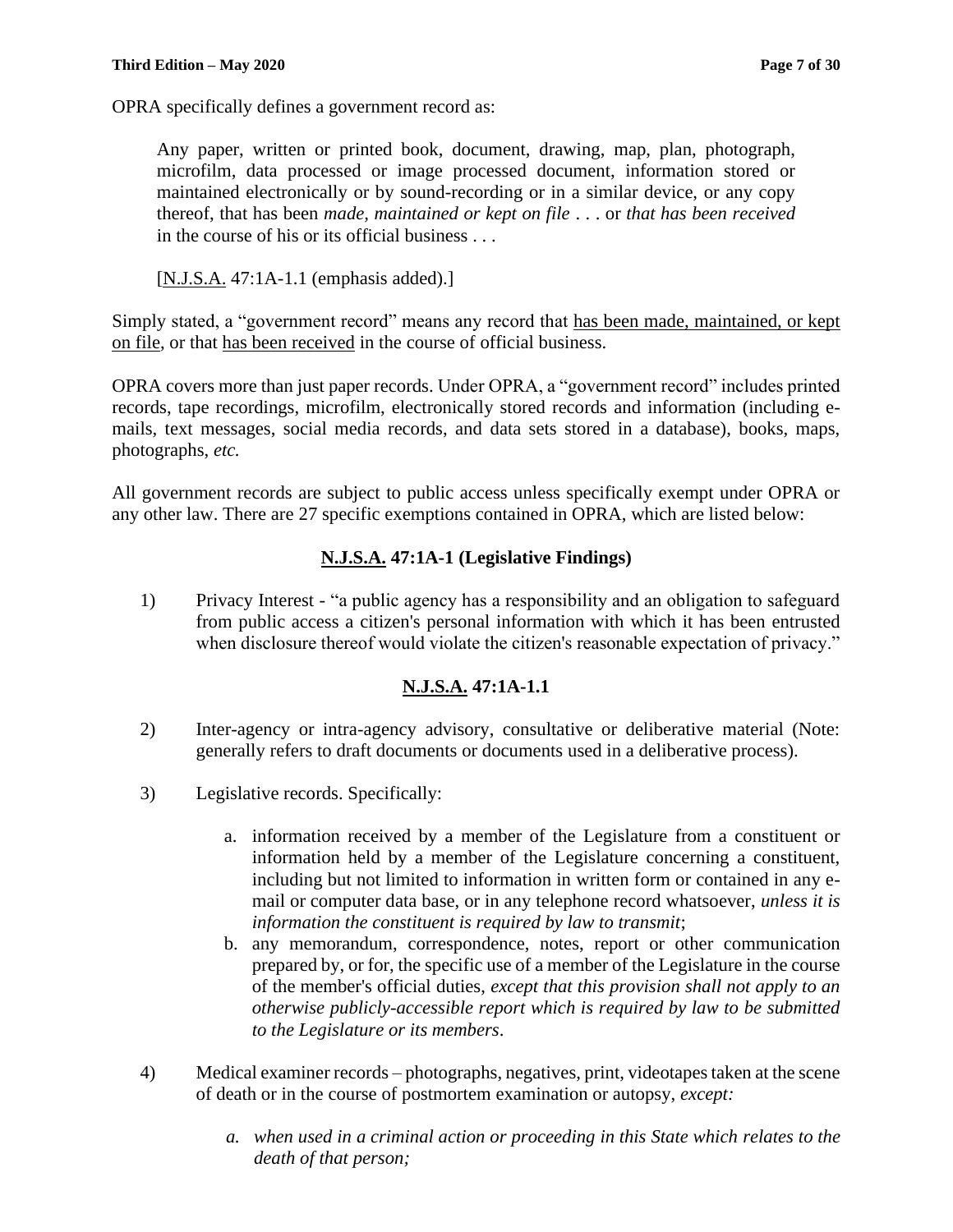- *b. for the use as a court of this State permits, by order after good cause has been shown and after written notification of the request for the court order has been served at least five days before the order is made upon the county prosecutor for the county in which the post mortem examination or autopsy occurred;*
- *c. for use in the field of forensic pathology or for use in medical or scientific education or research; or*
- d. *for use by any law enforcement agency in this State or any other state or federal law enforcement agency*.
- 5) Criminal investigatory records records which are not required by law to be made, maintained or kept on file that are held by a law enforcement agency, which pertain to any criminal investigation or related civil enforcement proceeding. (Note: N.J.S.A. 47:1A-3(b) lists specific criminal investigatory information which must be disclosed).
- 6) Victims' records an individually identifiable file or document held by a victims' rights agency which pertains directly to a victim of a crime except that a victim of a crime shall have access to the victim's own records. "Victims' rights agency" means a public agency, or part thereof, the primary responsibility of which is providing services, including but not limited to food, shelter, or clothing, medical, psychiatric, psychological or legal services or referrals, information and referral services, counseling and support services, or financial services to victims of crimes, including victims of sexual assault, domestic violence, violent crime, child endangerment, child abuse or child neglect, and the Victims of Crime Compensation Board.

Also, should a victim submit an OPRA request for records (". . . including, but not limited to, any law enforcement agency report, domestic violence offense report, and temporary or permanent restraining order. . ."), that specific OPRA request is exempt from disclosure.

7) Personal firearms records, *except* for use by any person authorized by law to have access to these records or for use by any government agency, including any court or law enforcement agency, for purposes of the administration of justice.

Personal identifying information received by the Division of Fish and Wildlife in the Department of Environmental Protection in connection with the issuance of any license authorizing hunting with a firearm. For the purposes of this paragraph, personal identifying information shall include, but not be limited to, identity, name, address, social security number, telephone number, fax number, driver's license number, email address, or social media address of any applicant or licensee.

- 8) Trade secrets and proprietary commercial or financial information obtained from any source. Includes data processing software obtained by a public agency under a licensing agreement which prohibits its disclosure.
- 9) Any record within the attorney-client privilege. This paragraph does not allow for a denial of attorney invoices in their totality; however, redactions may apply for information contained in the invoices that are protected under the privilege.
- 10) Administrative or technical information regarding computer hardware, software and networks which, if disclosed would jeopardize computer security.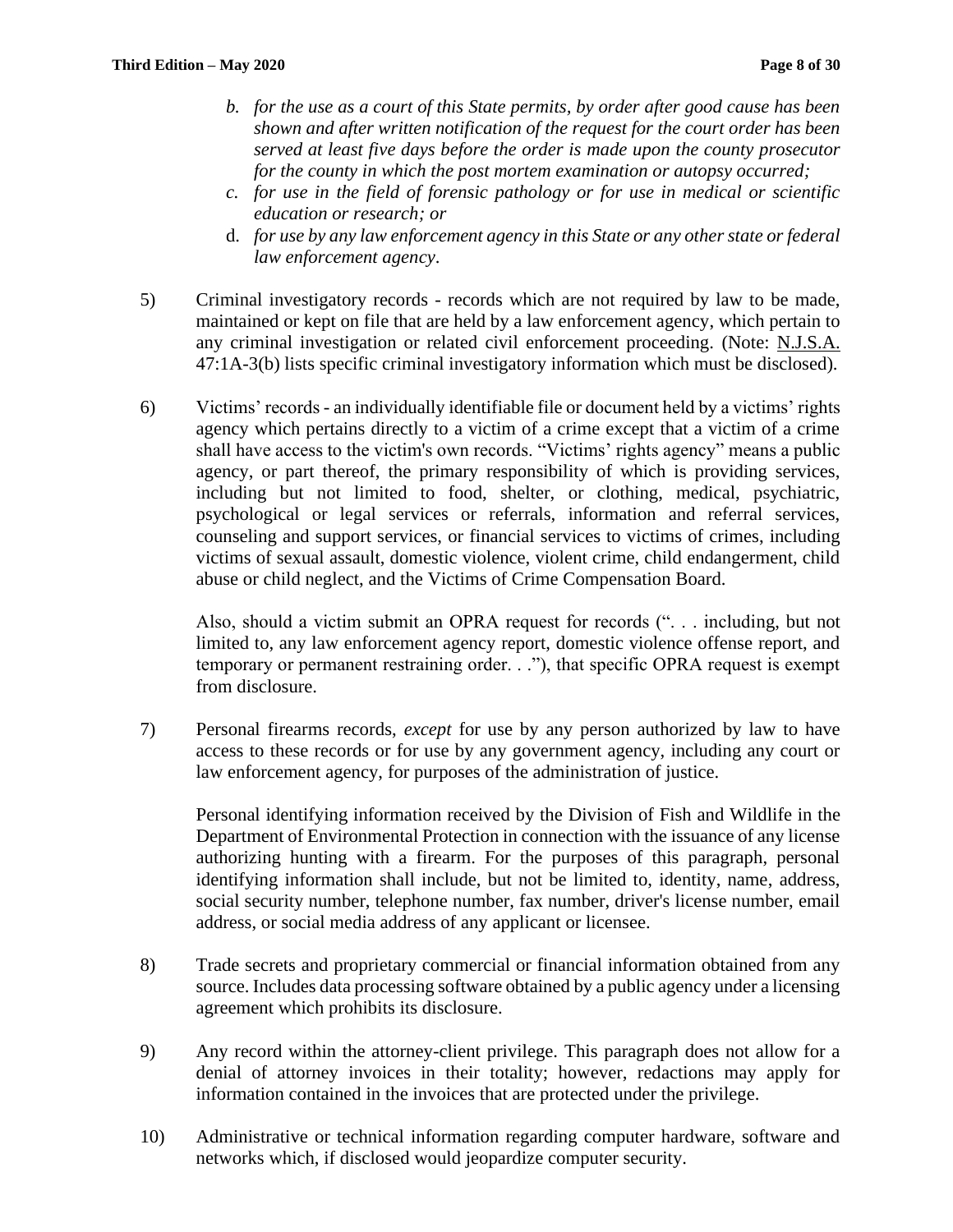- 11) Emergency or security information or procedures for any buildings or facility which, if disclosed, would jeopardize security of the building or facility or persons therein.
- 12) Security measures and surveillance techniques which, if disclosed, would create a risk to the safety or persons, property, electronic data or software.
- 13) Information which, if disclosed, would give an advantage to competitors or bidders.
- 14) Information generated by or on behalf of public employers or public employees in connection with:
	- a. Any sexual harassment complaint filed with a public employer;
	- b. Any grievance filed by or against an individual; or
	- c. Collective negotiations, including documents and statements of strategy or negotiating position.
- 15) Information which is a communication between a public agency and its insurance carrier, administrative service organization or risk management office.
- 16) Information which is to be kept confidential pursuant to court order.
- 17) Certificate of honorable discharge issued by the United States government (Form DD-214) filed with a public agency, *except that a veteran or the veteran's spouse or surviving spouse shall have access to the veteran's own records*.
- 18) Any copy of an oath of allegiance, oath of office, or any affirmation for incoming, current, and former officers and employees in State, County, or municipal government, and including members all members of the Legislative, Executive, and Judicial branches of government, *except that*:
	- a. Full name, title, and oath date are not confidential.
- 19) Personal identifying information. Specifically:
	- a. Social security numbers, *except that a social security number contained in a record required by law to be made, maintained or kept on file by a public agency shall be disclosed when access to the document or disclosure of that information is not otherwise prohibited by State or federal law, regulation or order or by State statute, resolution of either or both houses of the Legislature, Executive Order of the Governor, rule of court or regulation promulgated under the authority of any statute or executive order of the Governor*.
	- b. Credit card numbers
	- c. Unlisted telephone numbers
	- d. Drivers' license numbers.

#### *Except for:*

*a. Use by any government agency, including any court or law enforcement agency, in carrying out its functions,*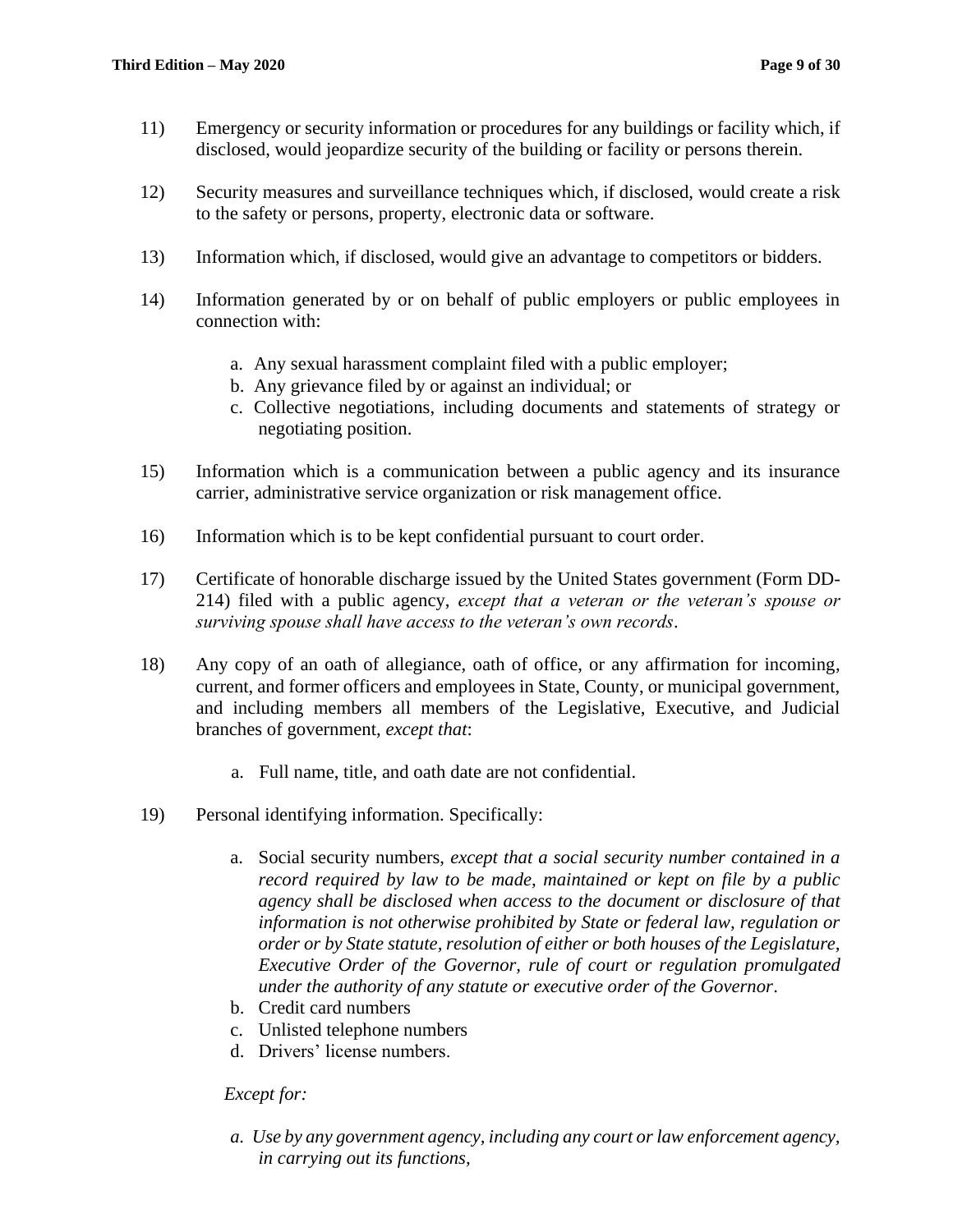- *b. or any private person or entity acting on behalf thereof,*
- *c. or any private person or entity seeking to enforce payment of court-ordered child support; except with respect to the disclosure of driver information by the Division of Motor Vehicles as permitted by section 2 of P.L.1997, c.188 (C.39:2-3.4);*
- 20) List of persons in need of special assistant during an emergency maintained at either the municipal or county level in accordance with section 1 of P.L.2017, c.266 (C.40:48- 2.67) or section 6 of P.L.2011, c.178 (C.App.A:9-43.13).
- 21) Certain records of higher education institutions:
	- a. Pedagogical, scholarly and/or academic research records and/or the specific details of any research project, *except that a custodian may not deny inspection of a government record or part thereof that gives the name, title, expenditures, source and amounts of funding and date when the final project summary of any research will be available*.
	- b. Test questions, scoring keys and other examination data pertaining to the administration of an examination for employment or academic examination.
	- c. Records of pursuit of charitable contributions or records containing the identity of a donor of a gift if the donor requires non-disclosure of the donor's identity as a condition of making the gift provided that the donor has not received any benefits of or from the institution of higher education in connection with such gift other than a request for memorialization or dedication.
	- d. Valuable or rare collections of books and/or documents obtained by gift, grant, bequest or devise conditioned upon limited public access.
	- e. Information contained on individual admission applications.
	- f. Information concerning student records or grievance or disciplinary proceedings against a student to the extent disclosure would reveal the identity of the student.

# **N.J.S.A. 47:1A-1.2**

22) Biotechnology trade secrets.

# **N.J.S.A. 47:1A-2.2**

23) Limitations to convicts - personal information pertaining to the person's victim or the victim's family, including but not limited to a victim's home address, home telephone number, work or school address, work telephone number, social security account number, medical history or any other identifying information. *Information may be released only if the information is necessary to assist in the defense of the requestor. A determination that the information is necessary to assist in the requestor's defense shall be made by the court upon motion by the requestor or his representative*. (This exemption also applies to anonymous requests for victims' information).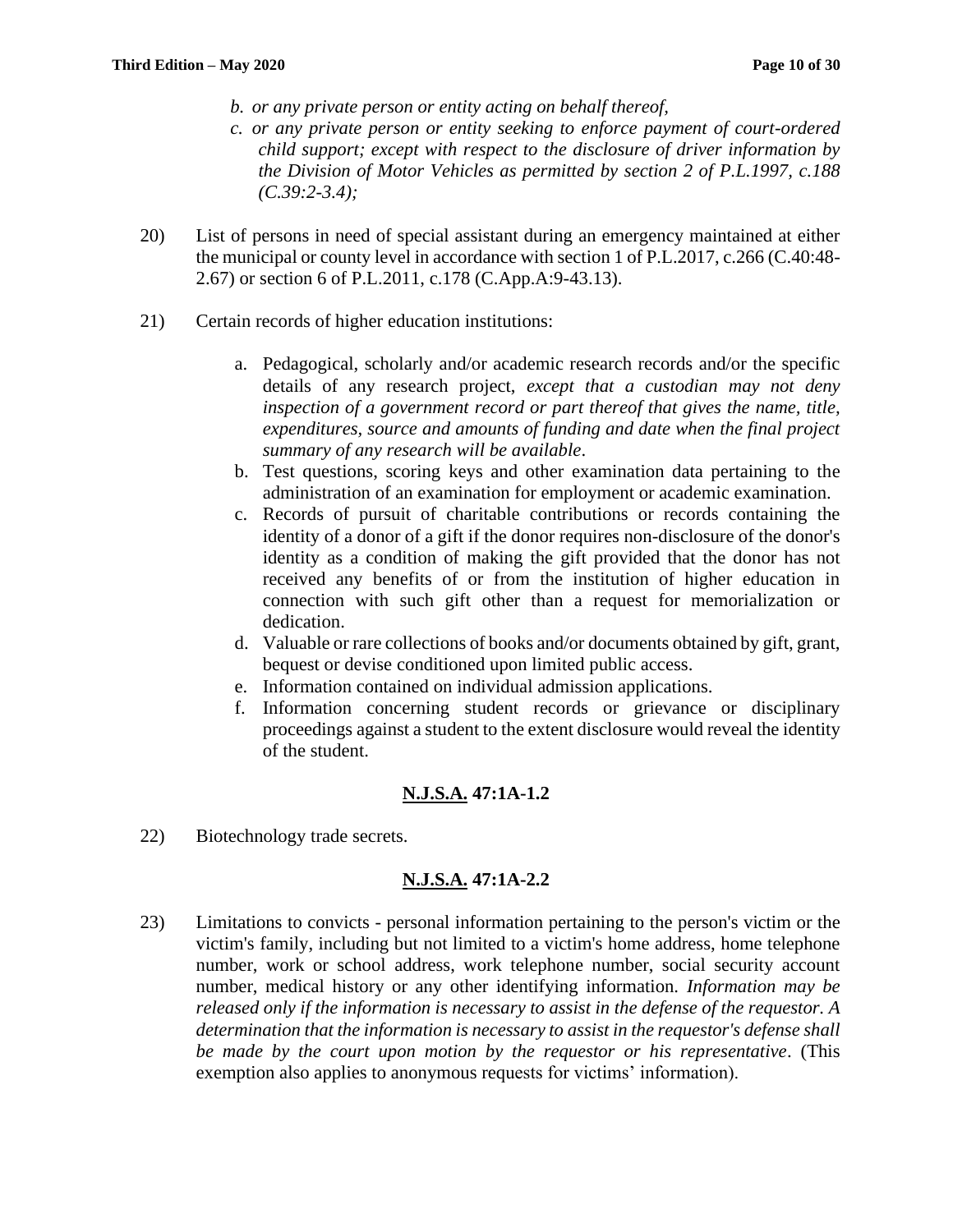# **N.J.S.A. 47:1A-3(a)**

24) Ongoing investigations – any records pertaining to an investigation in progress by any public agency if disclosure of such record or records shall be detrimental to the public interest. *This provision shall not be construed to allow any public agency to prohibit access to a record of that agency that was open for public inspection, examination, or copying before the investigation commenced*.

# **N.J.S.A. 47:1A-5(k)**

25) Public defender records that relate to the handling of any case, *unless authorized by law, court order, or the State Public Defender*.

# **N.J.S.A. 47:1A-9**

26) Recognizes exemptions contained in other State or federal statutes and regulations, Executive Orders of the Governor, Rules of Court, Constitution of this State, or judicial case law.

# **N.J.S.A. 47:1A-10**

- 27) Personnel and pension records, *except specific information identified as follows*:
	- *a. An individual's name, title, position, salary, payroll record, length of service, date of separation and the reason for such separation, and the amount and type of any pension received,*
	- *b. When required to be disclosed by another law, when disclosure is essential to the performance of official duties of a person duly authorized by this State or the United States, or when authorized by an individual in interest.*
	- *c. Data contained in information which disclose conformity with specific experiential, educational or medical qualifications required for government employment or for receipt of a public pension, but not including any detailed medical or psychological information*.

In accordance with OPRA's "catch-all" exemption at N.J.S.A. 47:1A-9, the following executive orders also apply as exemptions under OPRA:

#### **Executive Order No. 21 (Gov. McGreevey 2002)**

- 1) Records where inspection, examination or copying would substantially interfere with the State's ability to protect and defend the State and its citizens against acts of sabotage or terrorism, or which, if disclosed, would materially increase the risk or consequences of potential acts of sabotage or terrorism.
- 2) Records exempted from disclosure by State agencies' promulgated rules are exempt from disclosure by this Order.
- 3) Executive Orders No. 9 (Hughes), 11 (Byrne), 79 (Byrne) and 69 (Whitman) are hereby continued to the extent that they are not inconsistent with this Executive Order. Executive Order No. 9 (Hughes) exemptions that are still active: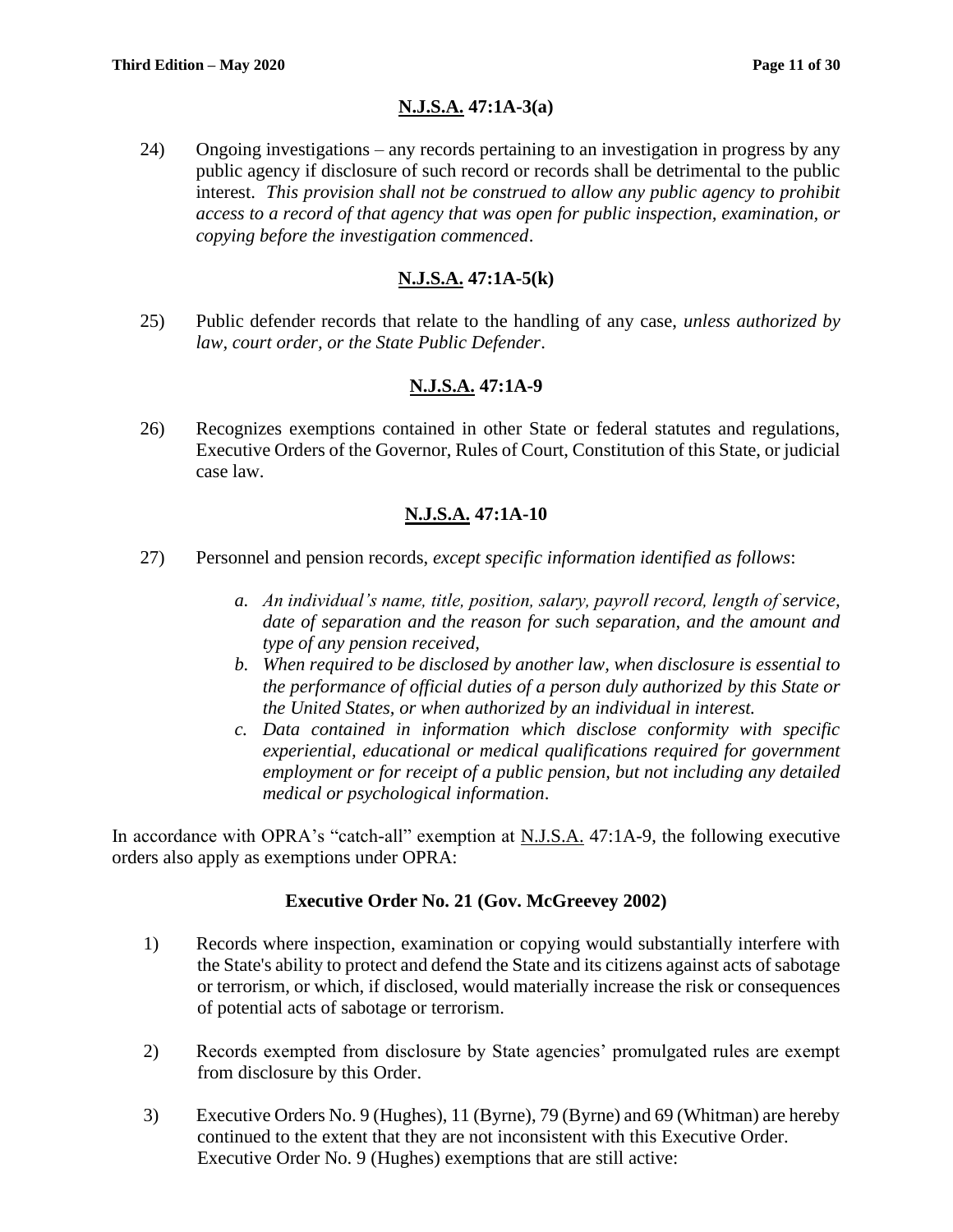- a. Questions on examinations required to be conducted by any State or local governmental agency;
- b. Personnel and pension records (same as N.J.S.A. 47:1A-10);
- c. Records concerning morbidity, mortality and reportable diseases of named persons required to be made, maintained or kept by any State or local governmental agency;
- d. Records which are required to be made, maintained or kept by any State or local governmental agency which would disclose information concerning illegitimacy;
- e. Fingerprint cards, plates and photographs and other similar criminal investigation records which are required to be made, maintained or kept by any State or local governmental agency;
- f. Criminal records required to be made, maintained and kept pursuant to the provisions of R. S. 53:1-20.1 and R. S. 53:1- 20.2;
- g. Personal property tax returns required to be filed under the provisions of Chapter 4 of Title 54 of the Revised Statutes; and
- h. Records relating to petitions for executive clemency.

Executive Order No. 11 (Byrne) exemptions are the same as N.J.S.A. 47:1A-10.

Executive Order No. 79 (Byrne) exemptions are the similar to Nos. 8, 9, 10 above under N.J.S.A. 47:1A-1.1.

Executive Order No. 69 (Whitman) exemptions that are still active: Fingerprint cards, plates and photographs and similar criminal investigation records that are required to be made, maintained or kept by any State or local governmental agency.

# **Executive Order No. 26 (Gov. McGreevey 2002)**

- 1) Certain records maintained by the Office of the Governor:
	- a. Any record made, maintained, kept on file or received by the Office of the Governor in the course of its official business which is subject to an executive privilege or grant of confidentiality established or recognized by the Constitution of this State, statute, court rules or judicial case law.
	- b. All portions of records, including electronic communications, that contain advisory, consultative or deliberative information or other records protected by a recognized privilege.
	- c. All portions of records containing information provided by an identifiable natural person outside the Office of the Governor which contains information that the sender is not required by law to transmit and which would constitute a clearly unwarranted invasion of personal privacy if disclosed.
	- d. If any of the foregoing records shall contain information not exempted by the provision of the Open Public Records Act or the preceding subparagraphs (a), (b) or (c) hereof then, in such event, that portion of the record so exempt shall be deleted or excised and access to the remainder of the record shall be promptly permitted.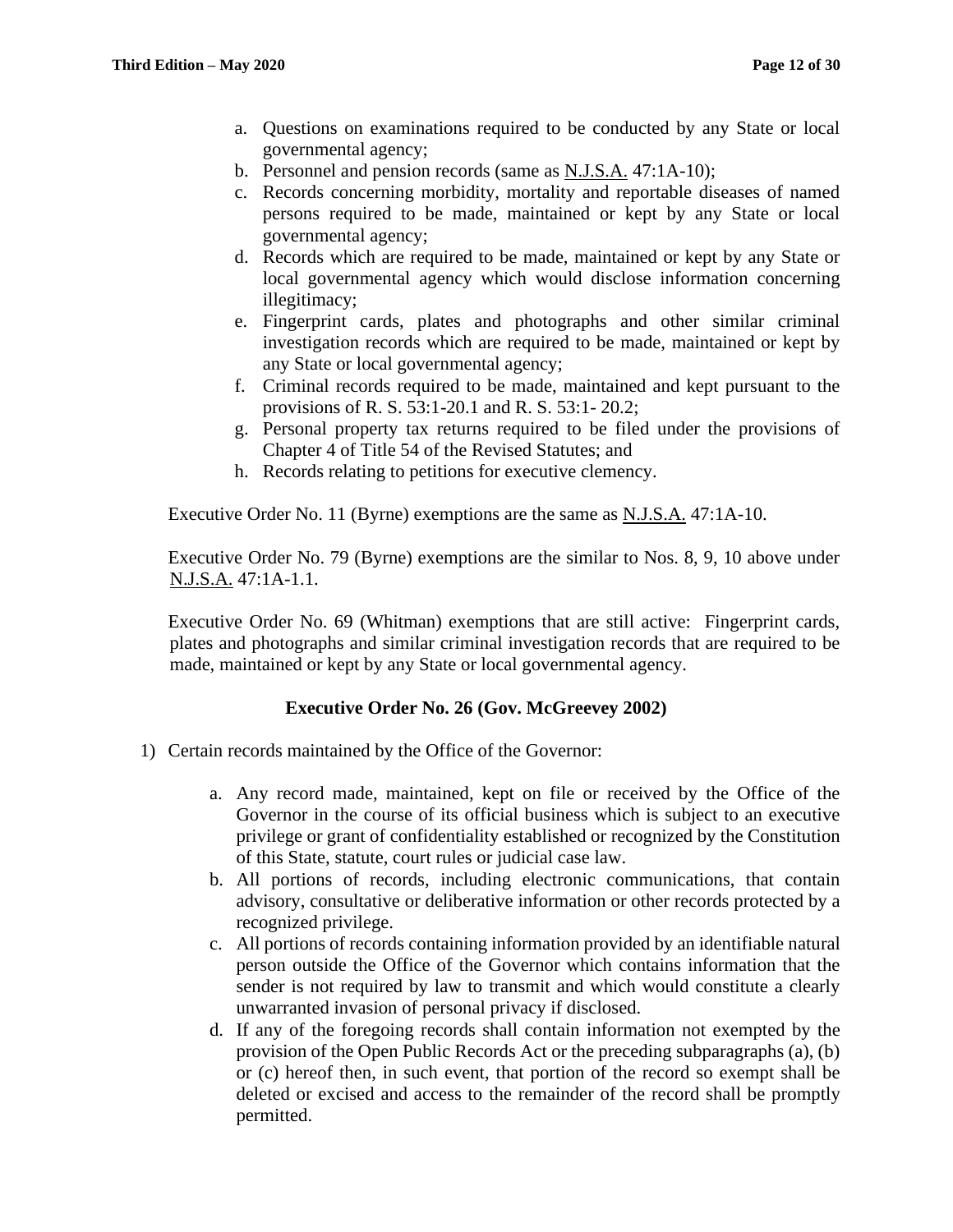- 2) Resumes, applications for employment or other information concerning job applicants while a recruitment search is ongoing. *The resumes of successful candidates shall be disclosed once the successful candidate is hired. The resumes of unsuccessful candidates may be disclosed after the search has been concluded and the position has been filled, but only where the unsuccessful candidate has consented to such disclosure*.
- 3) Records of complaints and investigations undertaken pursuant to the Model Procedures for Internal Complaints Alleging Discrimination, Harassment or Hostile Environments.
- 4) Information relating to medical, psychiatric or psychological history, diagnosis, treatment or evaluation.
- 5) Information in a personal income or other tax return.
- 6) Information describing a natural person's finances, income, assets, liabilities, net worth, bank balances, financial history or activities, or creditworthiness, except as otherwise required by law to be disclosed.
- 7) Test questions, scoring keys and other examination data pertaining to the administration of an examination for public employment or licensing.
- 8) Records in the possession of another department (including NJ Office of Information Technology or State Archives) when those records are made confidential by a regulation of that department or agency adopted pursuant to N.J.S.A. 47:1A-1, *et seq.* and Executive Order No. 9 (Hughes 1963), or pursuant to another law authorizing the department or agency to make records confidential or exempt from disclosure.
- 9) Records of a department or agency held by the Office of Information Technology (OIT) or the State Records Storage Center of the Division of Archives and Records Management (DARM) in the Department of State, or an offsite storage facility outside of the regular business office of the agency. Such records shall remain the legal property of the department or agency and be accessible for inspection or copying only through a request to the proper custodian of the department or agency. In the event that records of a department or agency have been or shall be transferred to and accessioned by the State Archives in the Division of Archives and Records Management, all such records shall become the legal property of the State Archives, and requests for access to them shall be submitted directly to the State Archives.

#### **Who is the "custodian of a government record?"**

OPRA defines "custodian of a government record" as that official designated by formal action of a public agency's director or governing body that has custody or control of the government records of the public agency. N.J.S.A. 47:1A-1.1. Some large state departments have determined that they can be more responsive to requests for access to government records by designating more than one custodian. For example, the New Jersey Department of Law & Public Safety is comprised of ten divisions and four agencies; each of the divisions and agencies in Law & Public Safety has designated a custodian to deal with records requests made to that division or agency.

Additionally, while OPRA provides that the custodian of government records in a municipality is the municipal clerk, certain municipalities have chosen to designate additional custodians for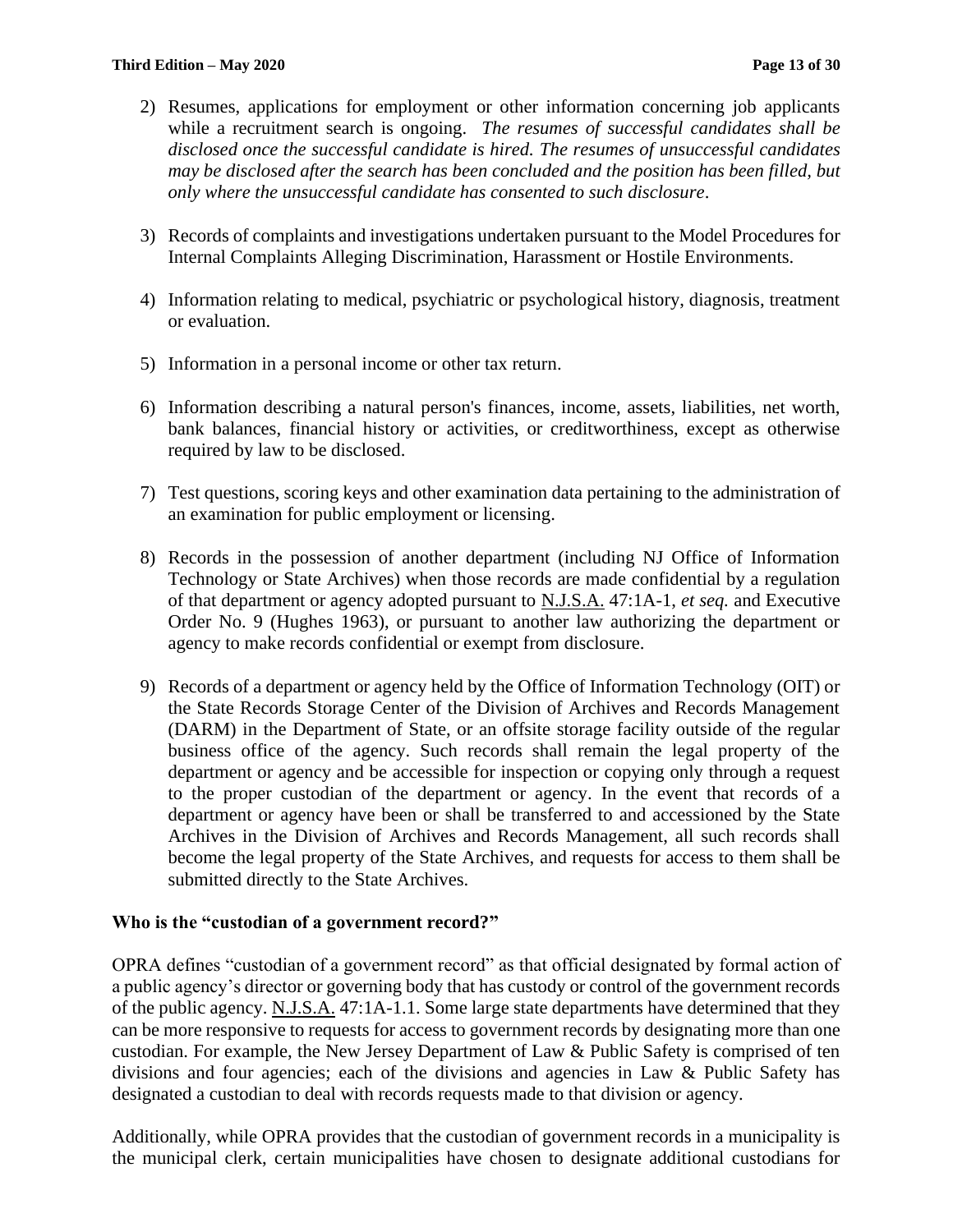specific departments within their governmental structure, such as police departments, building departments, *etc.*, in order to facilitate public access to the records of those departments. Where applicable and appropriate, and where the evidence of record supports such a determination, the GRC has exercised its discretion to recognize such custodians when they are specifically and clearly identified, in order to make it easier for requestors to seek and obtain government records in an expeditious manner consistent with OPRA. See*, e.g.*, L.D. v. Bayonne Police Dep't, GRC Complaint No. 2004-64 (August 2004); Barron v. Highland Park Police Dep't, GRC Complaint No. 2004-145 (January 2005); Serrano v. New Brunswick Police Dep't, GRC Complaint No. 2004- 151 (April 2005); Morris v. Trenton Police Dep't, GRC Complaint No. 2007-160 (May 2008); Paff v. Twp. of Berkeley Heights (Union), GRC Complaint No. 2007-271 (November 2008).

# **What is a "public agency" under OPRA?**

Only "public agencies" are subject to the provisions of OPRA. OPRA defines a "public agency" as:

- The executive branch of state government and all independent state agencies and authorities*.* This includes all state colleges and universities;
- The Legislature of the State and any office, board, bureau, or commission within or created by the Legislative Branch;
- All counties, municipalities, school districts, fire districts, planning and zoning boards and other county and local boards or agencies, and all independent county or local agencies and authorities established by municipal or county governments. N.J.S.A. 47:1A-1.1.

The following agencies are **not** subject to the provisions of OPRA:

- The Judicial branch of state government or any agency officer, or employee of those branches (including the Supreme Court of New Jersey, the Superior Court of New Jersey, the municipal courts, the Administrative Office of the Courts, and the agencies, offices, and boards under their authority). The Courts have adopted their own records disclosure policies and procedures.
- Private businesses or not-for-profit entities, generally.

However, should a requestor challenge the entity's assertion that it is not a "public agency" for purposes of OPRA, the GRC would be required to conduct a "public agency" test informed by Paff v. N.J. State Firemen's Ass'n, 431 N.J. Super. 278 (App. Div. 2013). There, the Appellate Division opted to use both a "creation" and "government function" test in finding that the Firemen's Association was a "public agency" for purposes of OPRA. See The Times of Trenton Pub. Corp. v. Lafayette Yard Cmty. Development Corp., 368 N.J. Super. 425 (Apr 30, 2004); Fair Share Hous. Ctr, Inc. v. N.J. State League of Municipalities, 207 N.J. 489 (2011). See also Sussex Commons Ass'n, LLC v. Rutgers, The State Univ., 210 N.J. 531 (2012).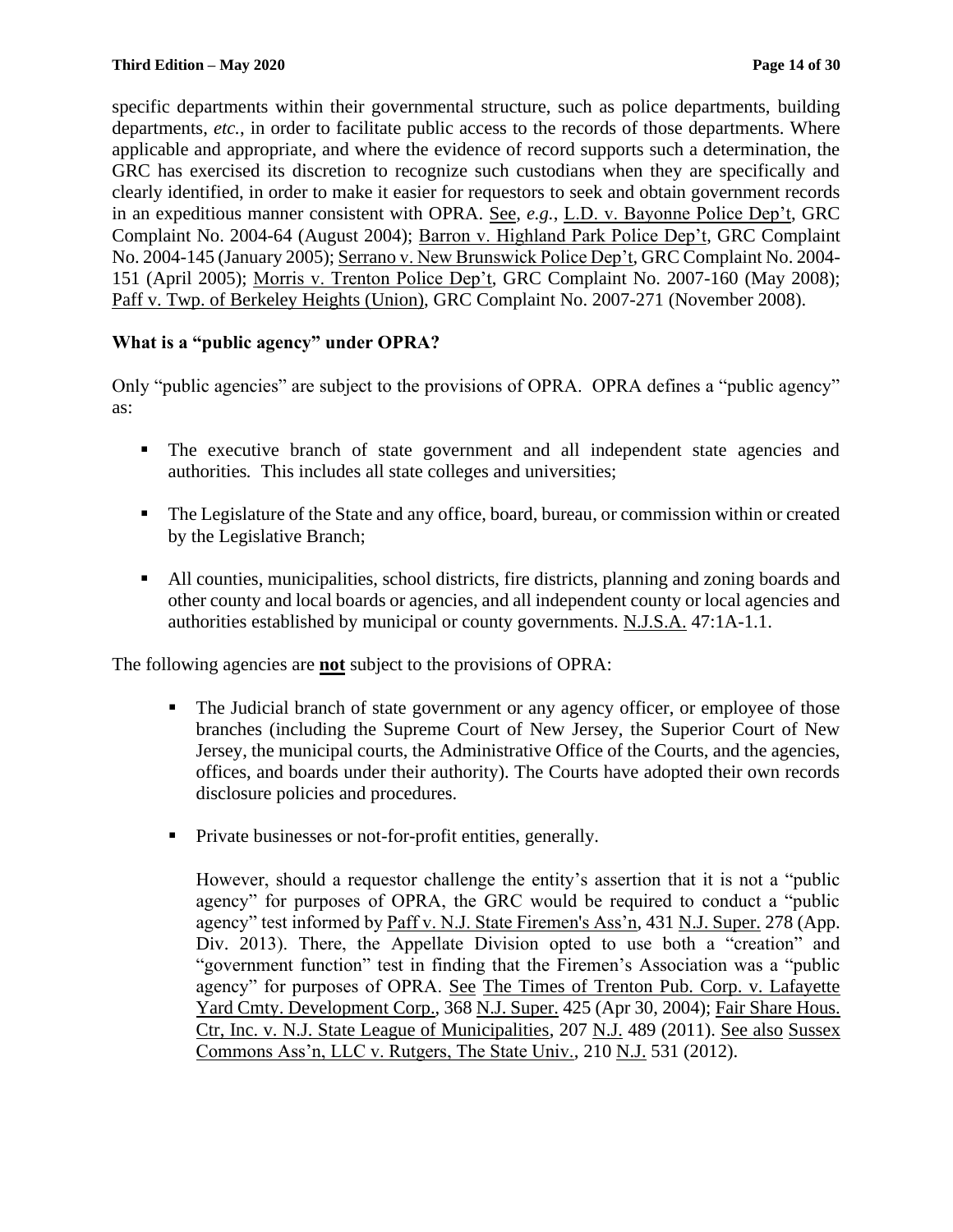# **SECTION 2 – HOW OPRA WORKS**

#### **How do I submit an OPRA request?**

A request for access to a government record must be in writing and hand-delivered, mailed, transmitted electronically, or otherwise conveyed to the appropriate custodian. N.J.S.A. 47:1A-5(g). A records request under OPRA cannot be made orally.

Requests are to be submitted to the public agency that maintains physical custody of the requested records. For example, a request for the City of Trenton's FY-2018 budget would be submitted to the City of Trenton. A request for payroll records of a school business administrator would be submitted to the school district in which the administrator is employed.

#### **Please note that the GRC is not a central repository for all records made or maintained within the State of New Jersey. Thus, OPRA requests submitted to the GRC seeking records from any other agency will be returned to the requestor.**

Pursuant to Renna v. Cnty. of Union 407 N.J. Super. 230 (App. Div. 2009), OPRA requests *should* be on the agency's official OPRA request form. However, a written request that is not on the agency's official OPRA request form cannot be denied solely because the request is not on the request form. Written requests which are not on the form must mention OPRA. Therefore, if a requestor elects not to use an agency's official OPRA request form, they must submit an otherwise written request that clearly identifies itself as an OPRA request.

Some public agencies may not have a dedicated fax line for their records custodians and therefore choose not to accept fax requests. Some public agencies may accept requests for access to government records over the Internet or by e-mail. See Paff v. City of East Orange, 407 N.J. Super. 221 (App. Div. 2009) (holding that the custodian's refusal to accept OPRA requests via fax is reasonable but that a custodian may not exercise his/her authority under OPRA in a manner that would impose an unreasonable obstacle to the transmission of a request for a government record. Additionally, the court stated that OPRA's requirement that custodians adopt a request form authorizes custodians to direct how government records can be transmitted as specified in the form, which need not include every method of transmission mentioned in N.J.S.A. 47:1A-5(g)). See also Dello Russo v. City of East Orange (Essex), GRC Complaint No. 2014-430 (Interim Order dated September 29, 2015). OPRA does not require public agencies to provide new services beyond what they currently provide in order to accept records requests electronically.

**Electronically Submitted Requests:** Some public agencies have created systems that will permit a citizen to fill out an online request form and file it with the custodian over the Internet. The means of submitting a request form (mail, in-person, Internet) will not affect which records will or will not be available for access. The request form, whether paper or electronic, must contain all of the required information listed in N.J.S.A. 47:1A-5(f).

Requestors must be as specific as possible when requesting records. For example, requestors must identify types of records, dates or range of dates, parties to correspondence, subject matter, *etc*. However, requestors may not know the names of certain records. The spirit of OPRA implies that custodians assist requestors with identifying the records they are seeking, although a custodian's failure to do so is not a violation of OPRA. Requests for information or requests that ask questions are not valid OPRA requests. For example, "[h]ow many paper clips did the Township purchase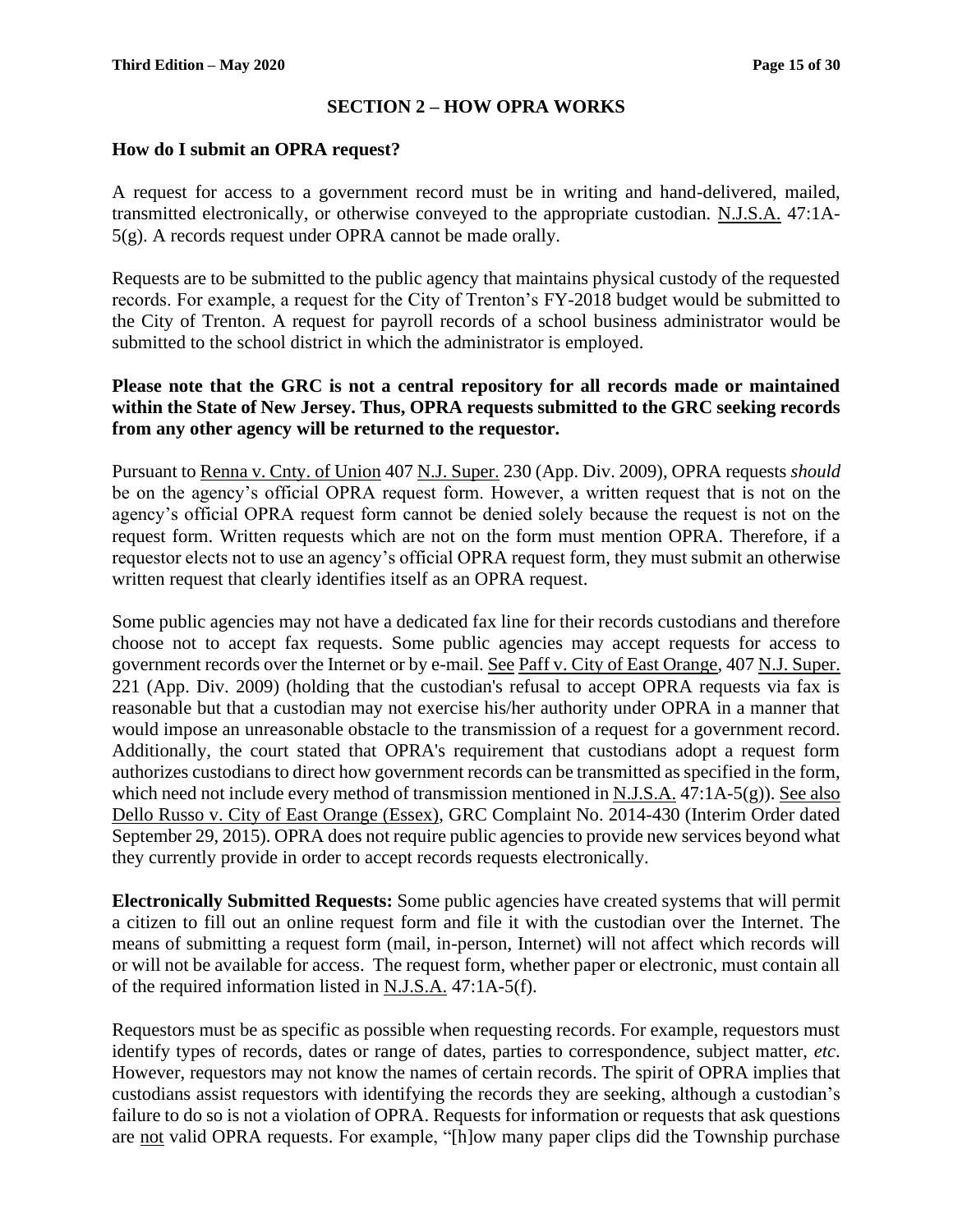#### **Third Edition – May 2020 Page 16 of 30**

in 2016?" would not be a valid OPRA request because the requestor did not identify a specific record.

#### **Can I request records in a specific medium?**

OPRA provides that a custodian must permit access to a government record and provide a copy of the record(s) in the medium requested, if the public agency maintains the record in that medium. If the custodian does not maintain the record in the medium requested, they must:

- Convert the record to the medium requested; or
- Provide the record in some other meaningful medium (the GRC interprets "meaningful" as meaningful to the requestor, not convenient for the custodian). N.J.S.A. 47:1A-5(d).

If the agency maintains the record in the medium requested, the custodian can only charge the actual cost of copying (*e.g.*, the cost of the floppy disk, flash drive, or CD). However, a custodian may impose a special service charge related to conversion for:

- Extensive use of technology; and
- Labor for programming, clerical and supervisory assistance that may be required.

The special service charge must be based on the cost of the technology and labor actually incurred. This may include charges incurred by an outside vendor. N.J.S.A. 47:1A-5(c).

Before undertaking any conversion to another medium or taking other major actions that would result in the imposition of a special charge, the custodian must first inform the requestor that a special charge will be incurred and give the requestor the opportunity to accept or reject the extra fee. N.J.S.A. 47:1A-5(c). If the requestor objects to the special charge and refuses to pay it, the custodian may deny the request for access to the record. However, if the requestor is willing to pay for it, the agency has the responsibility to provide access to the government record in the requested medium.

# **Can I specify how I want the custodian to send me the requested records?**

A custodian must grant access to a government record by the method of delivery requested by the requestor (regular mail, fax, e-mail, or onsite inspection). O'Shea v. Twp. of Fredon (Sussex), GRC Complaint No. 2007-251 (April 2008). OPRA was amended to require the production of electronic records free of charge, except that a public agency may charge the actual cost of any needed supplies such as computer discs or flash drives. N.J.S.A. 47:1A-5(b).

# **Can a public agency create specific OPRA hours?**

Public agencies may limit OPRA hours if they fall within one of the following categories described in N.J.S.A. 47:1A-5(a):

- A municipality having a population of 5,000 or fewer according to the most recent federal decennial census;
- A board of education having a total district enrollment of 500 or fewer; or
- A public authority having less than \$10 million in assets.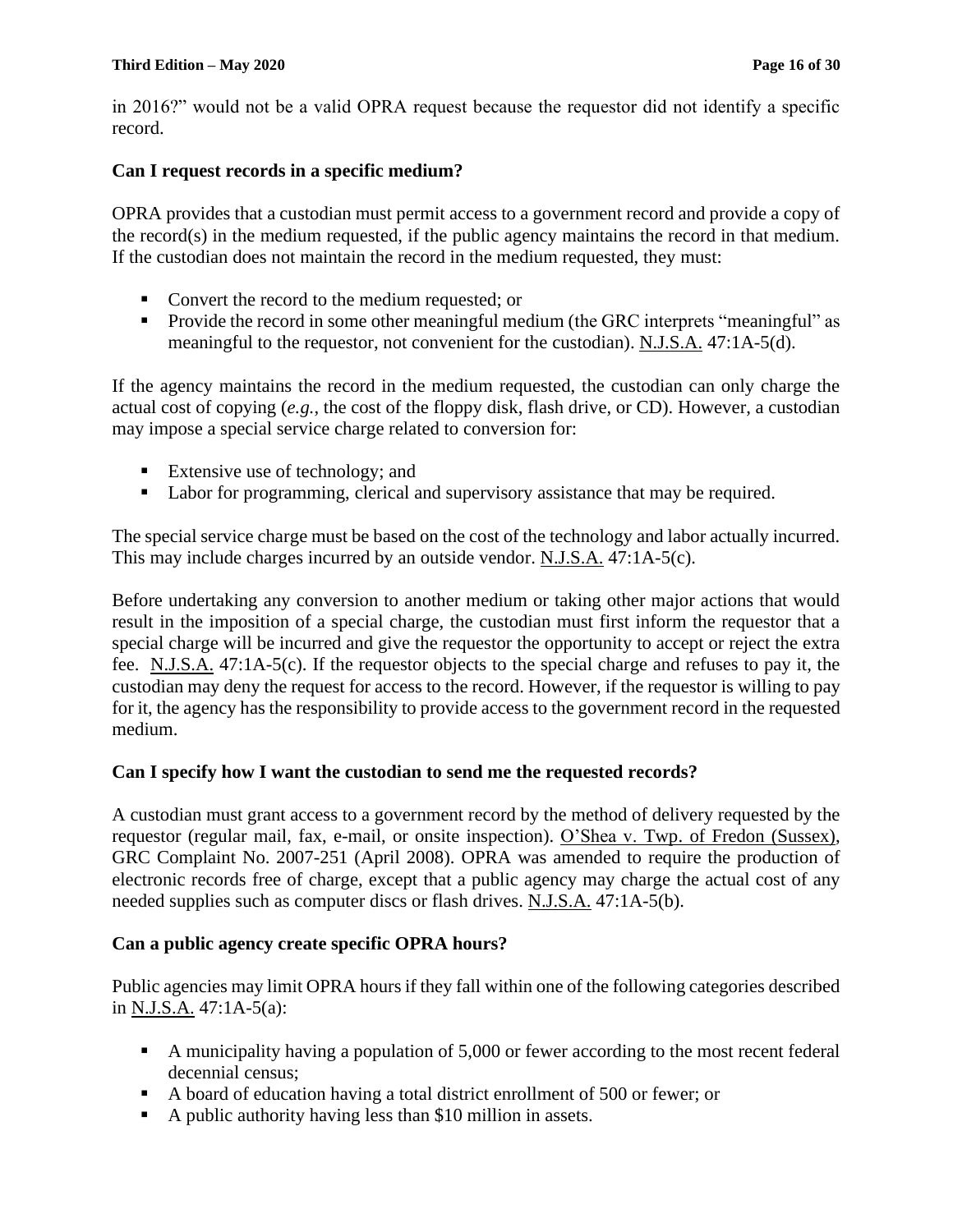In these instances, a custodian must provide access to a government record that is authorized for public inspection or copying during "not less than six regular business hours over not fewer than three business days per week, or during the public agency's regularly scheduled business hours, whichever is less." Id. This means that an agency may limit OPRA hours to two (2) hours a day over three (3) business days a week or their regular business hours for that week, whichever is less.

The GRC notes that small agencies with limited OPRA hours must notify the public of those hours. See Frost v. North Hudson Reg'l Fire & Rescue, GRC Complaint No. 2008-198 (December 2009) (finding custodian counsel's argument that the agency was qualified for limited OPRA hours without merit).

All other agencies must process OPRA requests during their regular business hours.

# **What happens if I submit my OPRA request to an employee other than the custodian?**

OPRA permits a public agency to choose one of two processes for when non-custodial officers or employees receive records requests. Any officer or employee of a public agency who receives a request for access to a government record may either:

- 1) Forward the request to the agency's records custodian; or
- 2) Direct the requestor to the agency's records custodian.

In other words, a public agency may decide to permit any employee to accept a records request to be forwarded to the appropriate custodian, or the employee may refuse to accept the request and direct the requestor to the appropriate custodian. N.J.S.A. 47:1A-5(h).

# **When should I expect a response to my OPRA request?**

Custodians should fulfill a request as soon as possible but not later than seven (7) business days after the request is received, provided that the record is currently available and not in storage or archived. N.J.S.A. 47:1A-5(i).

It is the GRC's position that a custodian's written response, either granting access, denying access, seeking clarification, or requesting an extension of time within the statutorily mandated seven (7) business days, even if said response is not on the agency's official OPRA request form, is a valid response pursuant to OPRA.

If the custodian fails to respond to the requestor within seven (7) business days after receiving a request, the failure to respond will be deemed a denial of the request. N.J.S.A. 47:1A-5(i).

As an exception to the typical response time frame, P.L. 2020, c.10, enacted on March 20, 2020, N.J.S.A. 47:1A-5(i) provides that the statutory time frame shall not apply during a "state of emergency, public health emergency, or state of local disaster emergency . . ." However, this provision does require that the custodian make a reasonable effort to comply with the statutory time frame.

# **When does the response time clock begin?**

The time frame to fulfill a request for access to government records under OPRA does not begin until the request form or equivalent written request has been delivered to the appropriate records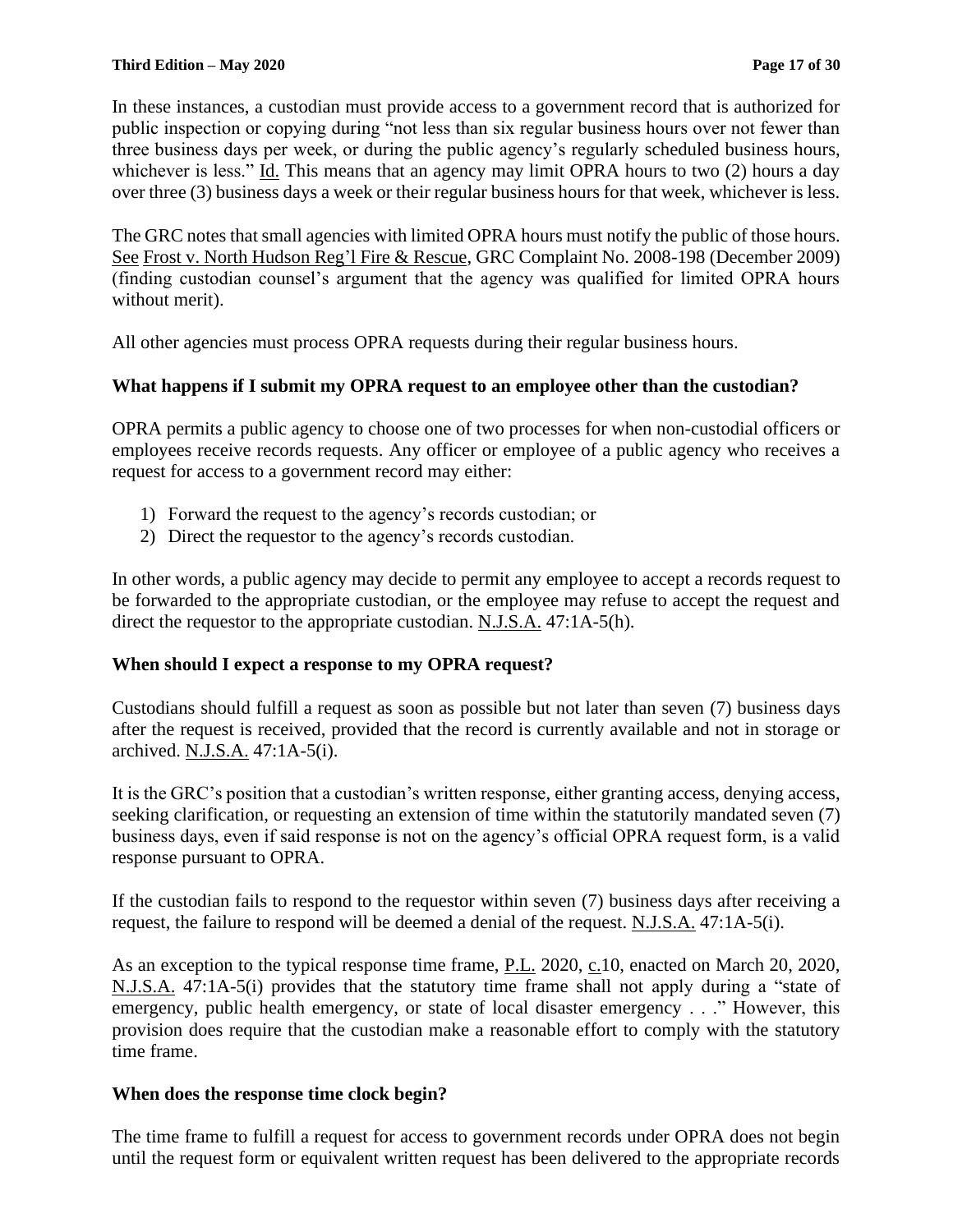custodian. The first  $(1<sup>st</sup>)$  business day is the business day following the custodian's receipt of the request. Sending a records request to the wrong officer or employee may result in a delay of the fulfillment of the request. However, an agency must make the identity of the records custodian readily known to the public.

# **Can I access any records immediately?**

Yes. OPRA requires that custodians must ordinarily grant *immediate* access to budgets, bills, vouchers, contracts (including collective negotiations agreements and individual employment contracts), and public employee salary and overtime information. N.J.S.A. 47:1A-5(e) (emphasis added).

Immediate access means at once, without delay. Exceptions may include instances in which the requested records are in use, in storage, or require medium conversion. In such instances, the custodian must provide access as immediately as possible. Agencies should act reasonably, however, using their best efforts to comply with this requirement.

If a custodian cannot provide immediate access to records for a legitimate reason, the custodian must reduce such reason to writing and request an extension of time immediately, as required by statute.

# **Can the custodian take more than seven (7) business days to respond to my OPRA request?**

Custodians may seek extensions of time beyond the seven (7) business day deadline for legitimate reasons (*e.g.*, the record is in use or in storage). N.J.S.A. 47:1A-5(i). Custodians must request an extension from the requestor in writing, within the statutorily mandated seven (7) business days, and provide an anticipated deadline date upon which the records will be provided. The length of the extension must be reasonable. See Ciccarone v. v. N.J. Dep't of Treasury, GRC Complaint No. 2013-280 (Interim Order dated July 29, 2014). Failure to grant or deny access by the extended deadline date results in a deemed denial of the request.

# **What should a custodian's response to my request contain?**

A proper response to an OPRA request:

- is in *writing* within seven (7) business days!!!
- **•** grants access, denies access, seeks clarification, or requests an extension of time.
- addresses each record sought or each request item.
- addresses requestor's preferred method of delivery.
- **If special service charge assessed, provides estimate and gives requestor** opportunity to accept or reject charge.
- includes a record index that identifies each record requested and the specific legal basis for a denial of access (including redactions) to each record.

Verbal responses, unaccompanied by a written response, even if within the statutorily mandated seven (7) business days, are not valid under OPRA.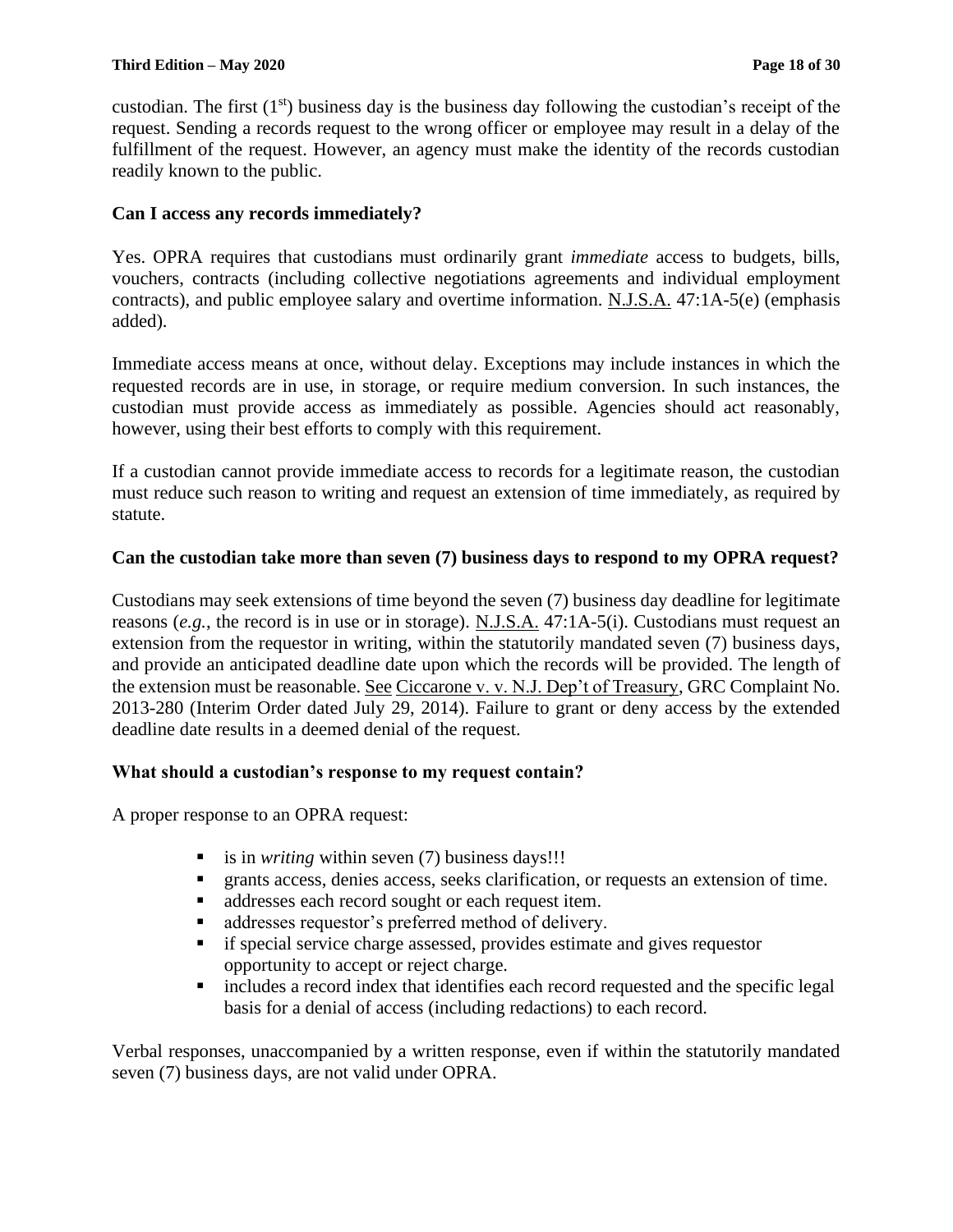#### **How much can the custodian charge me for my OPRA request?**

N.J.S.A. 47:1A-5(b) provides that:

A copy or copies of a government record may be purchased by any person upon payment of the fee prescribed by law or regulation.

Except as otherwise provided by law or regulation, the fee assessed for the duplication of a government record embodied in the form of printed matter shall be \$0.05 per letter size page or smaller, and \$0.07 per legal size page or larger.

If a public agency can demonstrate that its actual costs for duplication of a government record exceed the foregoing rates, the public agency shall be permitted to charge the actual cost of duplicating the record. The actual cost of duplicating the record, upon which all copy fees are based, shall be the cost of materials and supplies used to make a copy of the record, but shall not include the cost of labor or other overhead expenses associated with making the copy except as provided for in subsection c. of this section.

Access to electronic records and non-printed materials shall be provided free of charge, but the public agency may charge for the actual costs of any needed supplies such as computer discs.

Id.

Based on the forgoing, custodians may apply the following copy costs to OPRA requests:

1) Custodians may charge OPRA requestors any copy fees that are established by other New Jersey laws or regulations, if said fees exist.

For example, N.J.S.A. 22A:4-1a sets forth specific fees for certain records filed with the New Jersey Department of Treasury (and requested from the Department of Treasury). Specifically, said statute provides that "[i]f a roll of microfilm images is requested, the State Treasurer shall collect a fee of \$1.00 for each image on the microfilm roll." Thus, if a requestor seeks access to a microfilm roll from the Department of Treasury, the Department's custodian must charge the fees established in N.J.S.A. 22A:4-1a. The same applies for any other records that have specific fees established in other New Jersey laws or regulations.

2) Custodians must charge a flat rate of \$0.05 per letter size  $(8 \frac{1}{2}$ " x 11") page or smaller, and \$0.07 per legal size (8 ½" x 14") page or larger, *if providing a requestor with paper copies*.

For example, a custodian providing access to three (3) pages of printed meeting minutes on letter size pages would charge a requestor \$0.15 (\$0.05 per page for three  $(3)$  pages = \$0.15).

3) If a public agency can demonstrate that its copying costs exceed the enumerated rate of \$0.05 and/or \$0.07, then a custodian may charge that rate.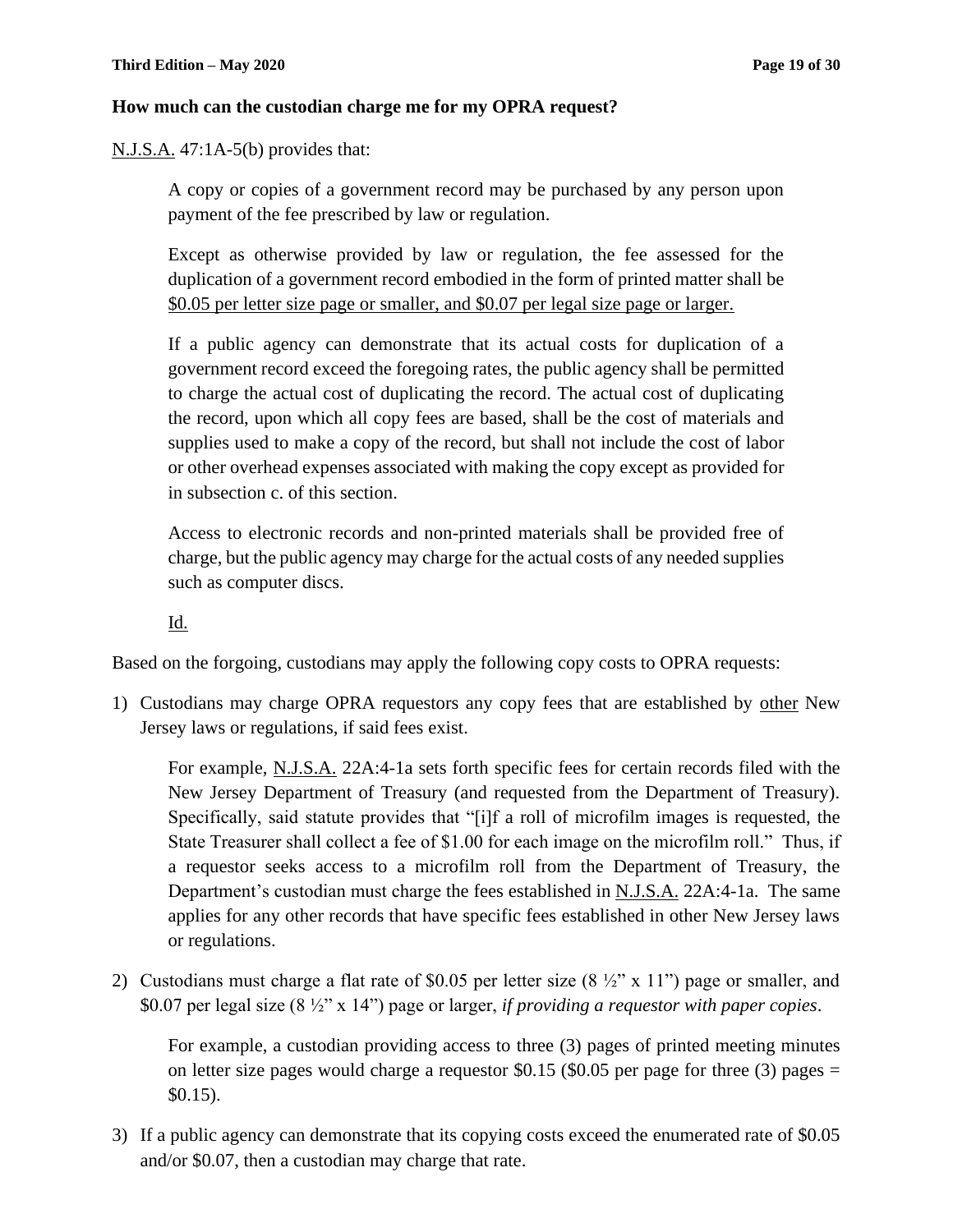In these instances, OPRA allows custodians to charge the actual cost of duplication, which is limited to the cost of materials and supplies used to make the copy.

#### **How to Calculate Actual Costs (only if copies exceed the \$0.05 and \$0.07 rates)**

- Custodians should contact their supplier to determine the cost of paper and toner. A supplier is wherever the agency obtains those materials – paper and toner (*i.e.* central purchasing unit, Staples, Office Depot, *etc*.).
- Calculate or contact copying company to determine the agency's annual copying volume (calendar or fiscal year, however the agency operates). This does NOT only include copies pertaining to OPRA requests – this is ALL copying on all copy machines in the agency for all purposes.
- Contact copying company to determine the average paper life of one toner/ink cartridge (*i.e.* how many pieces of paper the ink or toner should be able to copy).
- Custodians must maintain documentation of all information provided by copying company or office supplier (*i.e.* contracts or correspondence from purchasing agent or copying company) regarding this calculation.
- **Actual calculation is the total cost of paper purchased for one (1) year (calendar or fiscal)** + the total cost of toner purchased (calendar or fiscal)  $\div$  the annual **copying volume.**

This calculation can be averaged for all copy machines in an agency that produce letter and legal copies. Special copiers, such as for color printing or blueprints copied in house, should be calculated separately.

The reference to "subsection c." pertains to OPRA's special service charge provision, which is applicable in instances when fulfilling an OPRA request requires an extraordinary amount of time and effort. For guidance on how and when to apply a special service charge to an OPRA request, please refer to the GRC's "Special Service Charge" handout online at [http://www.nj.gov/grc/meetings/present/.](http://www.nj.gov/grc/meetings/present/)

The GRC strongly encourages every public agency to clearly identify the per page copy fee on its OPRA request form, whether it be the flat rates established in N.J.S.A. 47:1A-5(b), or the actual cost calculated by the agency.

4) Records provided via e-mail and facsimile are free of charge. However, Custodians must charge the actual cost to provide access to all other electronic materials such as flash drives, CDs, DVDs, videotapes, audiotapes, *etc.*

No specific calculation is required to determine the actual cost of these supplies. The "actual cost" is the specific fee the agency paid to purchase the materials. For example, if the GRC purchased a package of 100 CD-ROMs for \$100 and provided records to a requestor on 1 CD-ROM, the actual cost of said CD-ROM is  $$1.00$  ( $$100 \div 100 = $1.00$ ).

There could be exceptions to the "free of charge" policy. In one instance, the Council allowed a public agency to charge the cost associated with redactions because they did not have the capability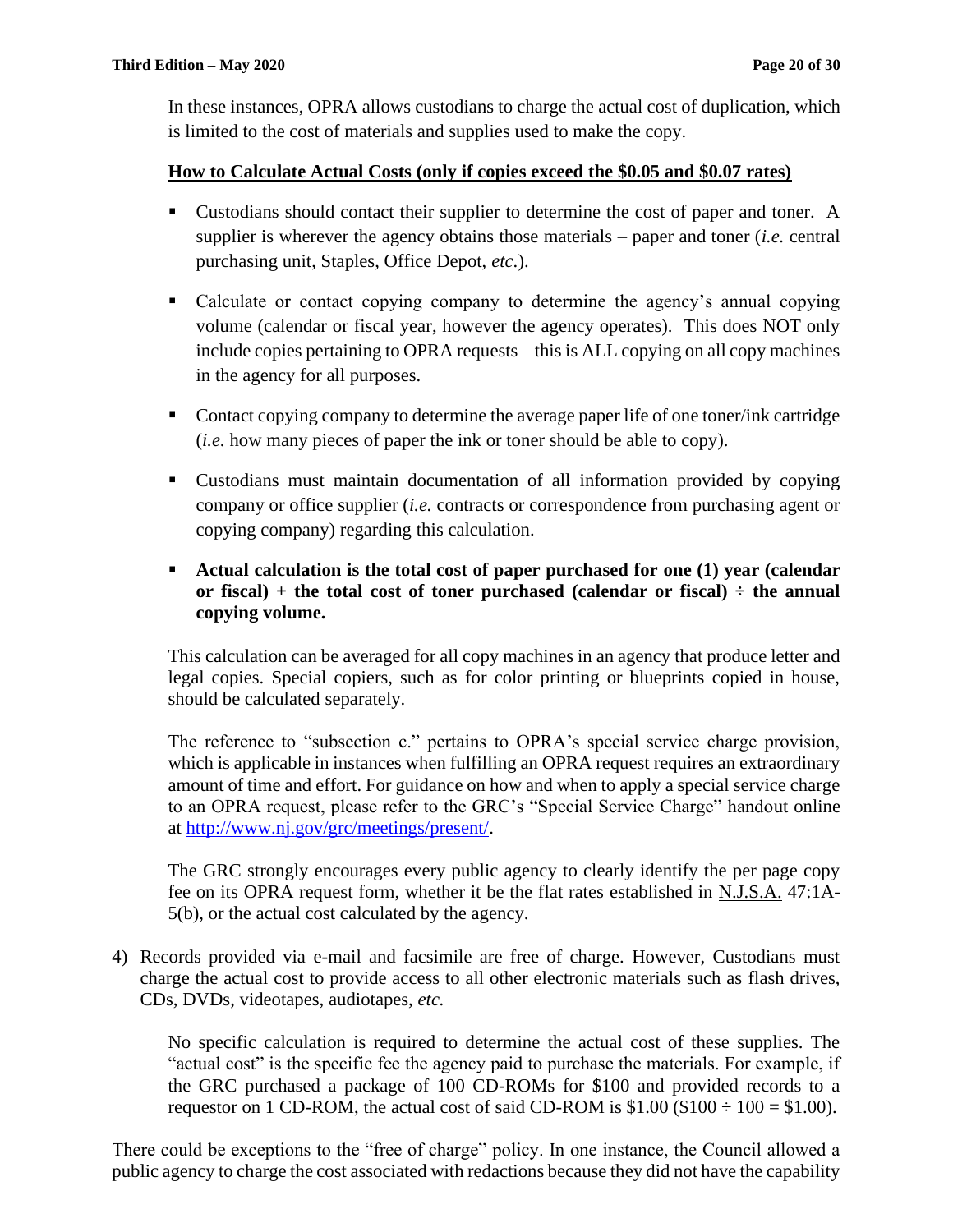to redact electronically prior to providing the responsive records. See Paff v. Twp. of Teaneck (Bergen), GRC Complaint No. 2010-09 (Interim Order dated May 24, 2011).

# **Deposits**

OPRA permits the custodian to require a deposit against costs for reproducing records sought from anonymous requestors whenever the custodian anticipates that reproduction cost for the records requested will exceed \$5.00. N.J.S.A. 47:1A-(f).

# **What is a special service charge?**

In certain circumstances, an agency may collect a special service charge in addition to the actual cost of duplicating records embodied in printed form. Where the nature, format, manner of collection, or volume of records to be inspected or copied is such that:

- The record cannot be reproduced using ordinary equipment, in ordinary business size (e.g. a map or plan); or
- Complying with the request involves an extraordinary expenditure of time and effort,

the agency may assess a special service charge that must be reasonable and based on actual direct cost. N.J.S.A. 47:1A-5(c). Actual direct cost means hourly rate of the lowest level employee capable of fulfilling the request (no fringe benefits).

A special service charge is calculated on a case-by-case basis. No special service charges can be established in advance by ordinance.

For the GRC to determine (1) whether a special service charge is warranted and (2) whether the special service charge the custodian assessed is reasonable, the custodian must provide answers to the following questions (after a Denial of Access Complaint is filed):

- 1. What records are requested?
- 2. Give a general nature description and number of the government records requested.
- 3. What is the period of time over which the records extend?
- 4. Are some or all of the records sought archived or in storage?
- 5. What is the size of the agency (total number of employees)?
- 6. What is the number of employees available to accommodate the records request?
- 7. To what extent do the requested records have to be redacted?
- 8. What is the level of personnel, hourly rate and number of hours, if any, required for a government employee to locate, retrieve and assemble the records for copying?
- 9. What is the level of personnel, hourly rate, and number of hours, if any, required for a government employee to monitor the inspection or examination of the records requested?
- 10. What is the level of personnel, hourly rate, and number of hours, if any, required for a government employee to return records to their original storage place?
- 11. What is the reason that the agency employed, or intends to employ, the particular level of personnel to accommodate the records request?
- 12. Who (name and job title) in the agency will perform the work associated with the records request and that person's hourly rate?
- 13. What is the availability of information technology and copying capabilities?
- 14. Give a detailed estimate categorizing the hours needed to identify, copy or prepare for inspection, produce and return the requested documents.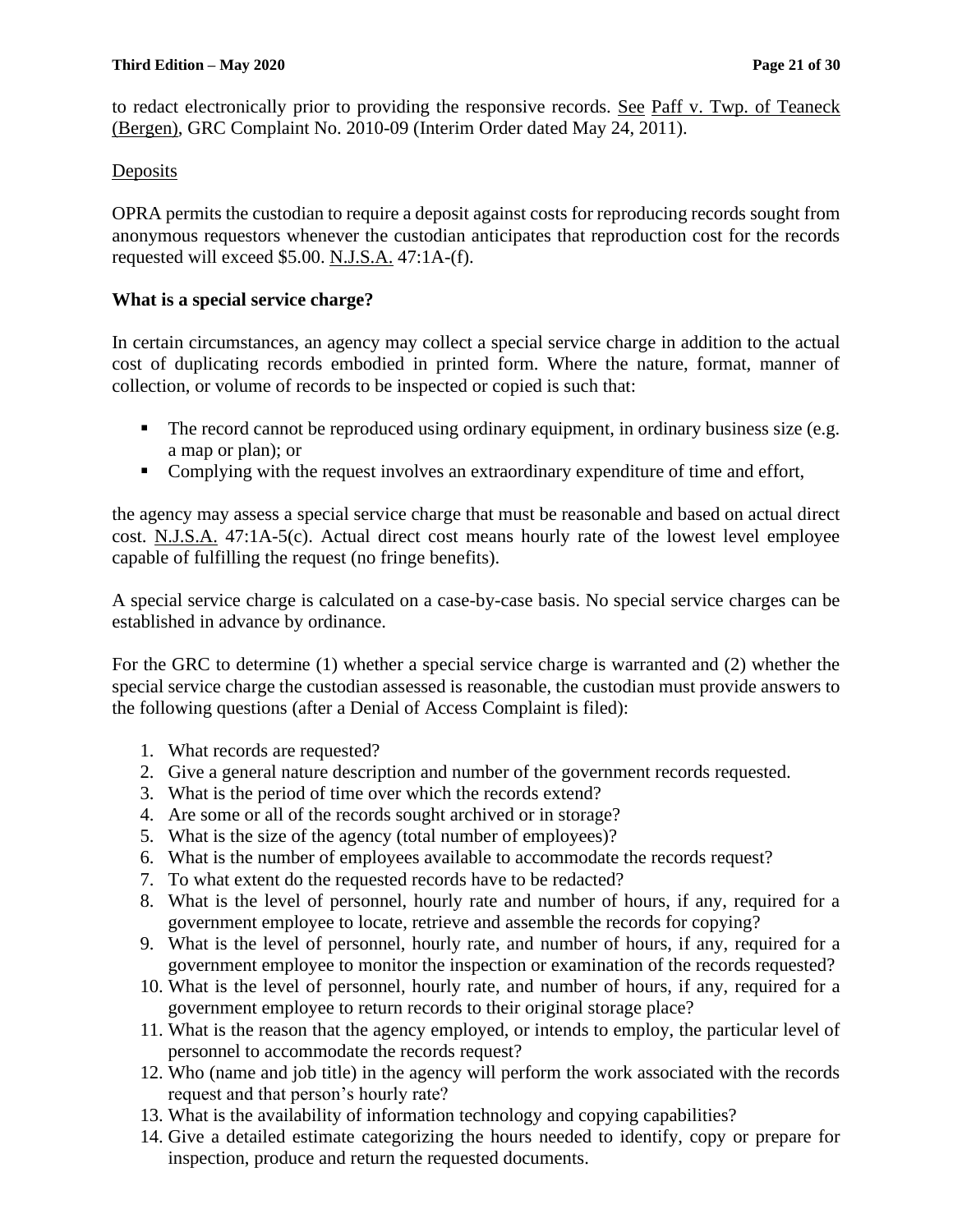The custodian must notify the requestor in advance of the special service charge. The requestor has the right to disagree with the special service charge. If the custodian and requestor cannot reach an agreement regarding the special service charge, the request could be considered denied. Complainants may challenge a custodian's special service charge by filing a Denial of Access Complaint with the GRC or filing an action in the Superior Court of New Jersey.

# **Can the custodian "black out" portions of the records I requested?**

Under OPRA, a government record that is otherwise publicly accessible may contain nondisclosable information that should be redacted. N.J.S.A. 47:1A-(g). Redaction means editing a record to prevent public viewing of material that cannot lawfully be disclosed. Words, sentences, paragraphs, or whole pages may be subject to redaction.

# How Custodians Can Redact

If a record contains material that must be redacted, such as a social security number, redaction *must be accomplished by using a visually obvious method that shows the requestor the specific location of any redacted material in the record*.

If full pages are to be redacted, the custodian should give the requestor a visible indication that a particular page of that record is being redacted, such as a blank sheet bearing the words "Page Redacted" or a written list of the specific page numbers being withheld. The purpose is to provide notice to the requestor, making it clear that material was redacted and is not being provided.

If an electronic document is subject to redaction (*i.e*.*,* word processing or Adobe Acrobat® files), custodians should be sure to delete the material being redacted and insert in place of the redacted material either asterisks or some other obvious indication of the redaction. Techniques such as "hiding" text or changing its color so it is seemingly invisible should not be used because sophisticated computer users can detect the changes and potentially undo the redactions.

#### Explaining Why a Redaction is Made

When redactions are made to a record, the custodian can use either the request form to explain why those elements of a record are redacted, or use a separate document, depending on the circumstances, but also referring to the OPRA exception being claimed. This principle also applies if pages of information are redacted. Sometimes it is clear from inspection (entry called "Social Security Number" has a black out over where the number would appear). The bottom line is that the requestor has a right to know the reason for the redaction, and the custodian has the responsibility to provide an explanation.

Custodians must identify the legal basis for **each** redaction!! This may be achieved in any number of ways, including but not limited to annotations next to the redaction or a document index.

# **What is a broad and/or unclear request?**

If a request does not name specifically identifiable records or is overly broad, a custodian may deny access pursuant to the following court decisions: MAG Entm't, LLC v. Div. of Alcoholic Beverage Control, 375 N.J. Super. 534 (App. Div. 2005), Bent v. Stafford Police Dep't, 381 N.J. Super. 30 (App. Div. 2005), N.J. Builders Ass'n v. N.J. Council on Affordable Hous., 390 N.J.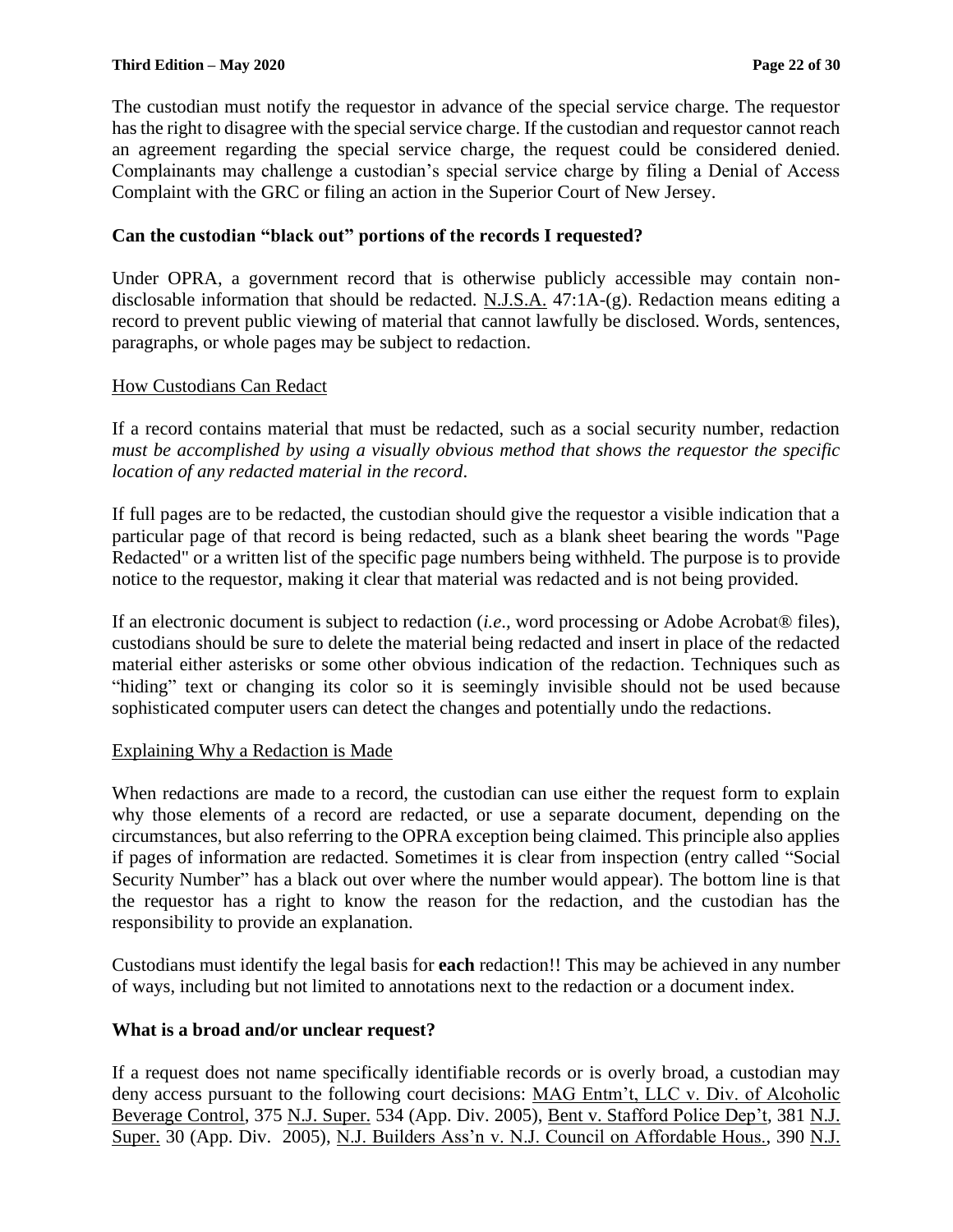Super. 166 (App. Div. 2007), and Schuler v. Borough of Bloomsbury, GRC Complaint No. 2007- 151 (February 2009).

Additionally, the GRC set forth criteria for a proper OPRA request seeking communications, including e-mails, text messages and other forms of correspondence. See Elcavage v. West Milford Twp. (Passaic), GRC Complaint No. 2009-07 (April 2010); Armenti v. Robbinsville Bd. of Educ. (Mercer), GRC Complaint No. 2009-154 (Interim Order dated May 24, 2011).

A custodian may also seek clarification of a broad or unclear request. The custodian's request for clarification must be in writing, within seven (7) business days of receipt of the request. If a custodian seeks clarification of an OPRA request, the response time clock stops until the requestor provides a response to the custodian. Upon receipt of the requestor's clarification, the statutory response time begins anew.

Example of an overly broad request: "Any and all records related to the construction of the new high school."

The term "records" does not reasonably identify a specific government record.

Example of a valid request: "Any and all e-mails between Jane Doe and John Smith regarding the construction of the new high school from January 1, 2009, to February 28, 2009."

This request identifies a specific type of record, parties to the correspondence, dates and subject matter.

A custodian is obligated to *search* files to *find* the identifiable government records listed in the Complainant's OPRA request. A custodian is not required to *research* files to figure out which records, if any, might be responsive to a broad and unclear OPRA request.

# **What is a substantial disruption to agency operations?**

If a request for access to a government record would substantially disrupt agency operations, the custodian may deny access to the record only **after** first attempting to reach a reasonable solution with the requestor that accommodates the interests of both the requestor and the agency. N.J.S.A.  $47:1A-5(g)$ .

This is a subjective determination, based on an agency's resources available to fulfill a request.

Example: Caggiano v. N.J. Dep't of Law & Pub. Safety, Div. of Consumer Affairs, GRC Complaint No. 2007-69 (September 2007). The custodian certified that an extended inspection of records as contemplated by the complainant (for approximately a week) would substantially disrupt agency operations by requiring a Division of Consumer Affairs employee and a NJ State Police Officer to supervise the complainant's inspection of the requested records. The Council stated that:

The Custodian has reasonably offered to provide the Complainant with copies of all the records responsive upon payment of the statutory copying rates, which the Complainant has declined. The Custodian has also reasonably offered the Complainant two (2) hours to inspect the seven hundred forty-five (745) pages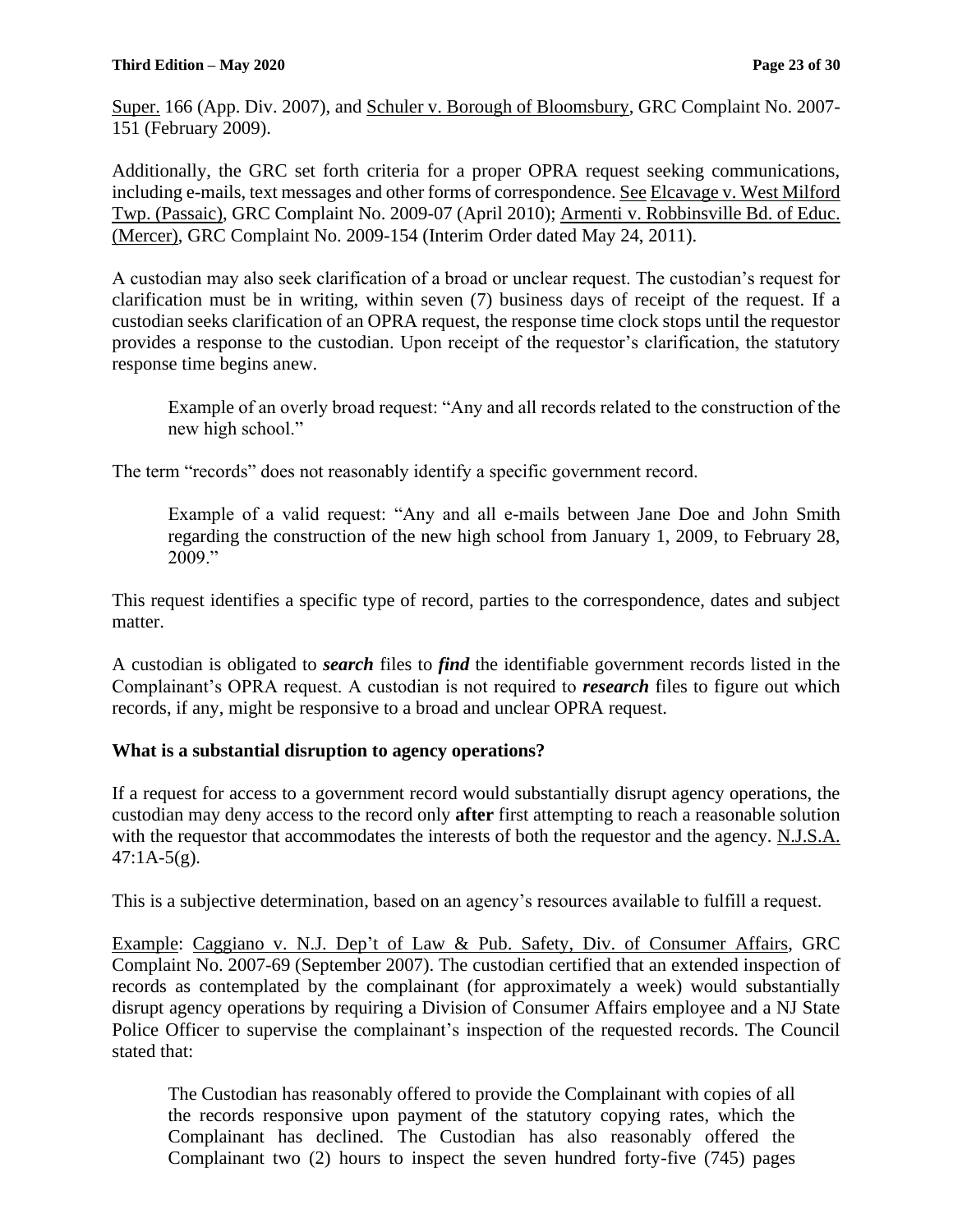responsive to the Complainant's request, of which the Custodian states a substantial portion are records which the Complainant himself submitted to the Division. Additionally, the Custodian has reasonably offered to accommodate the Complainant's request by charging a special service charge for the hourly rate of a Division of Consumer Affairs employee to monitor the Complainant's inspection of the requested records in the event that said inspection exceeds two (2) hours. Further, the Custodian has reasonably offered to copy the remaining records at the OPRA copying costs in the event the Complainant exceeds a reasonable amount of time for the record inspection, which the Custodian states is one (1) business day. However, the Complainant objects to paying any inspection fees, as well as a two (2) hour inspection time limit.

The Council held that "because the Custodian has made numerous attempts to reasonably accommodate the Complainant's request but has been rejected by the Complainant, the Custodian has not unlawfully denied access to the requested record under N.J.S.A. 47:1A-5(c) and N.J.S.A.  $47:1A-5(g)$ .

#### **Can a custodian deny me access to government records?**

Yes. There are 27 specific exemptions to public access contained in OPRA. These exemptions are listed in Section 1 of this guide. If a record requested, or portions of a record requested, fit into any of OPRA's 27 exemptions, the custodian may deny access.

If the custodian is unable to comply with a request for access, the custodian must indicate the specific reason for denying access on the request form and promptly return a copy to the requestor. N.J.S.A. 47:1A-(g). The form must be signed and dated by the custodian, as it may serve as the basis for an appeal by the requestor to Superior Court or the GRC. A custodian's response may be provided in another written format other than on the OPRA request form.

#### **What can I do if a custodian denies me access to government records?**

OPRA provides that a person who is denied access to a government record can choose:

- 1. to file suit in Superior Court; or
- 2. to file a complaint with the [GRC].

 $[N.J.S.A. 47:1A-6.]$ 

A requestor cannot do both!

In Superior Court, a complaint must be filed within 45 days of the denial of access (Mason v. City of Hoboken, 196 N.J. 51 (2008)). There is currently no statute of limitations for filing a Denial of Access Complaint with the GRC.

**Inquiries regarding the proper way to file a complaint with New Jersey Superior Court should be directed to the relevant county court. Additionally, plaintiffs may consider consulting with an attorney to learn about initiating and pursuing lawsuits in the courts.**

The process for filing a complaint with the Government Records Council is described in Section 3 of this guide.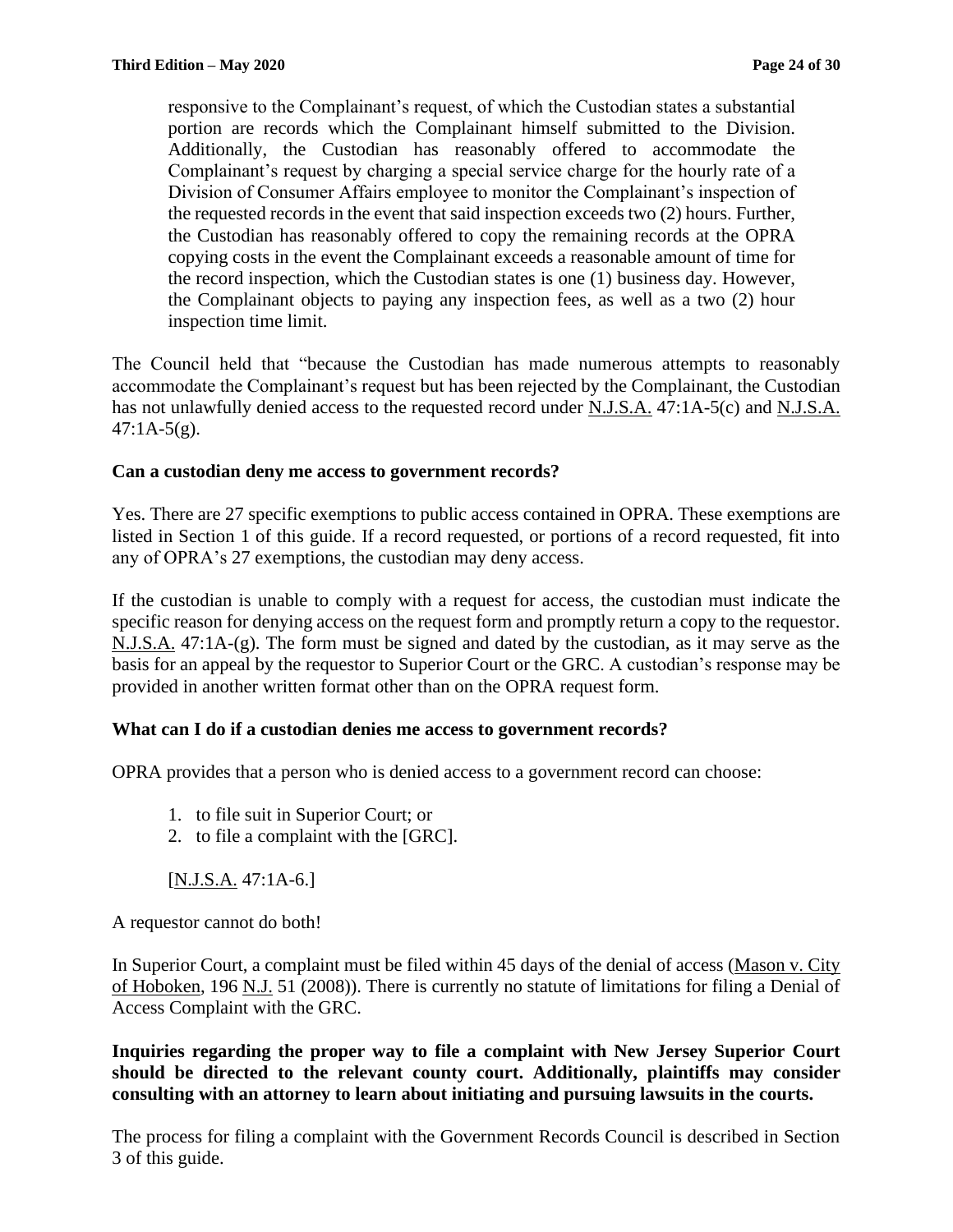#### **SECTION 3 – THE GOVERNMENT RECORDS COUNCIL (GRC)**

#### **What is the GRC?**

OPRA established the GRC in the New Jersey Department of Community Affairs.

The members of the Council are the Commissioner of the Department of Community Affairs or the Commissioner's designee; the Commissioner of the Department of Education or the Commissioner's designee; and three public members appointed by the Governor, with the advice and consent of the Senate, not more than two of whom shall be of the same political party. A public member shall not hold any other state or local elected or appointed office or employment while serving as a member of the Council.

OPRA permits the Council to employ an executive director and such professional and clerical staff as is necessary to help it carry out its functions.

#### **What are the duties of the GRC?**

The GRC has statutory authority to:

- Establish an informal mediation program to facilitate the resolution of disputes regarding access to government records;
- Receive, hear, review, and adjudicate a complaint filed by any person concerning a denial of access to a government record by a records custodian;
- Issue advisory opinions, on its own initiative, as to whether a particular type of record is a government record which is accessible to the public;
- Prepare guidelines and an informational pamphlet for use by records custodians in complying with the law governing access to public records;
- **•** Prepare an informational pamphlet explaining the public's right of access to government records and the methods for resolving disputes regarding access, which records custodians shall make available to persons requesting access to a government record;
- Make training opportunities available for records custodians and other public officers and employees to explain the law governing access to public records; and
- Operate an informational website and a toll-free help-line staffed by knowledgeable employees of the Council during regular business hours which will enable any person, including records custodians, to call for information regarding the law governing access to public records and allow any person to request mediation or to file a complaint with the Government Records Council when access has been denied.

#### **What is the scope of the GRC's authority?**

- The GRC only has authority over **access** to records maintained by a public agency at the time of an OPRA request.
- The GRC lacks authority over the accuracy of record content.
- The GRC does not have authority over the condition of records.
- The GRC lacks authority over records retention. For retention schedules, contact Records Management Services ("RMS") within the New Jersey Department of Treasury, Division of Revenue and Enterprise Services.
- The GRC does not have jurisdiction over the Judicial or Legislative Branches of State Government or any agency, officer, or employee of those branches.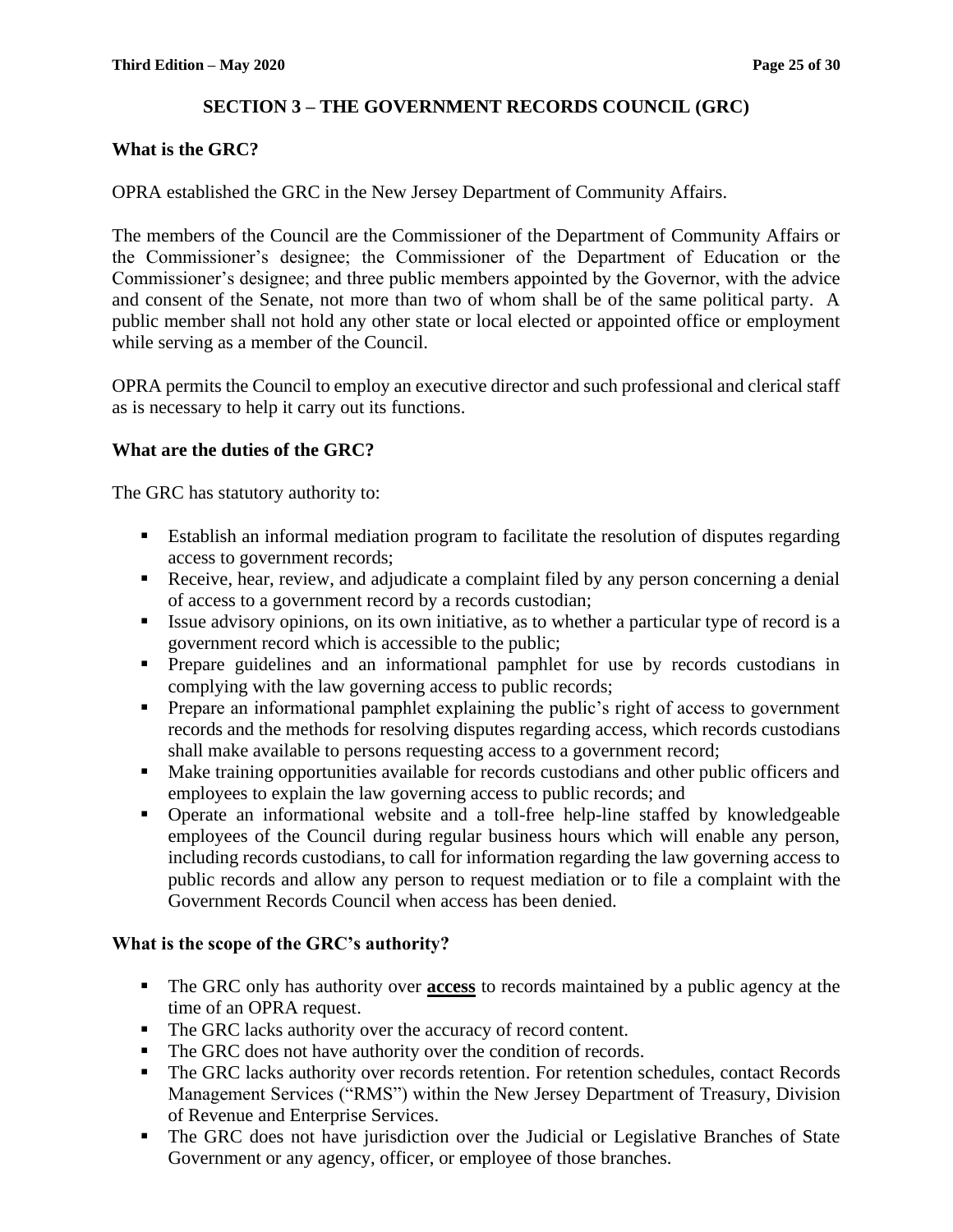- **•** The GRC does not have authority over other types of records requests (administrative, common law, discovery).
- The GRC does not have authority over how a custodian uses his/her legal counsel.
- The GRC cannot adjudicate a complaint currently pending or previously adjudicated in New Jersey Superior Court.

# **What can the GRC do for me?**

The GRC can provide guidance regarding the accessibility of government records. If you want to request a specific record or you have been denied access to a specific record, the GRC can inform you about any past decisions regarding the same or similar records, if any such cases exist. The GRC can also provide guidance regarding the request process and what to expect once an OPRA request is submitted. Also, the GRC can investigate your unlawful denial of access allegation should you decide to file a formal Denial of Access Complaint.

The GRC cannot engage in pre-complaint intervention, nor can it provide you legal advice.

# **How is a Denial of Access Complaint filed and handled?**

A complaint to the GRC must be in writing on the proper Denial of Access Complaint form. A complete complaint sets forth:

- 1) the facts regarding the request for access to the government records;
- 2) the specific records requested, as well as the circumstances under which the said records were sought;
- 3) the denial of access by the records custodian of the public agency; and
- 4) the legal arguments as to why the requestor believed the request was unlawfully denied.

The complaint should also include supporting documentation as prescribed in the Denial of Access Complaint form. Complaint forms are available from the Council office or as an electronic fillable .pdf from the Council's website at www.nj.gov/grc/register/.

Upon receipt of a complaint, the GRC ascertains whether the complainant agreed to mediate sad complaint. If so, the GRC offers the parties the opportunity to resolve the dispute through mediation before a neutral mediator. Mediation is an informal, *confidential*, non-adversarial process with the objective of helping the parties reach a mutually acceptable, voluntary agreement. If both parties agree to mediate the complaint, the mediator will help the parties to identify issues, will encourage joint problem-solving, and will explore settlement alternatives with the parties.

If any party declines mediation or if mediation fails to resolve the matter to the satisfaction of the parties, the GRC will initiate an investigation concerning the facts and circumstances set forth in the complaint.

At the request of the GRC, the public agency must provide a Statement of Information ("SOI") setting forth the facts regarding the request for access to the government records, describing the specifics of the custodian's denial to those records.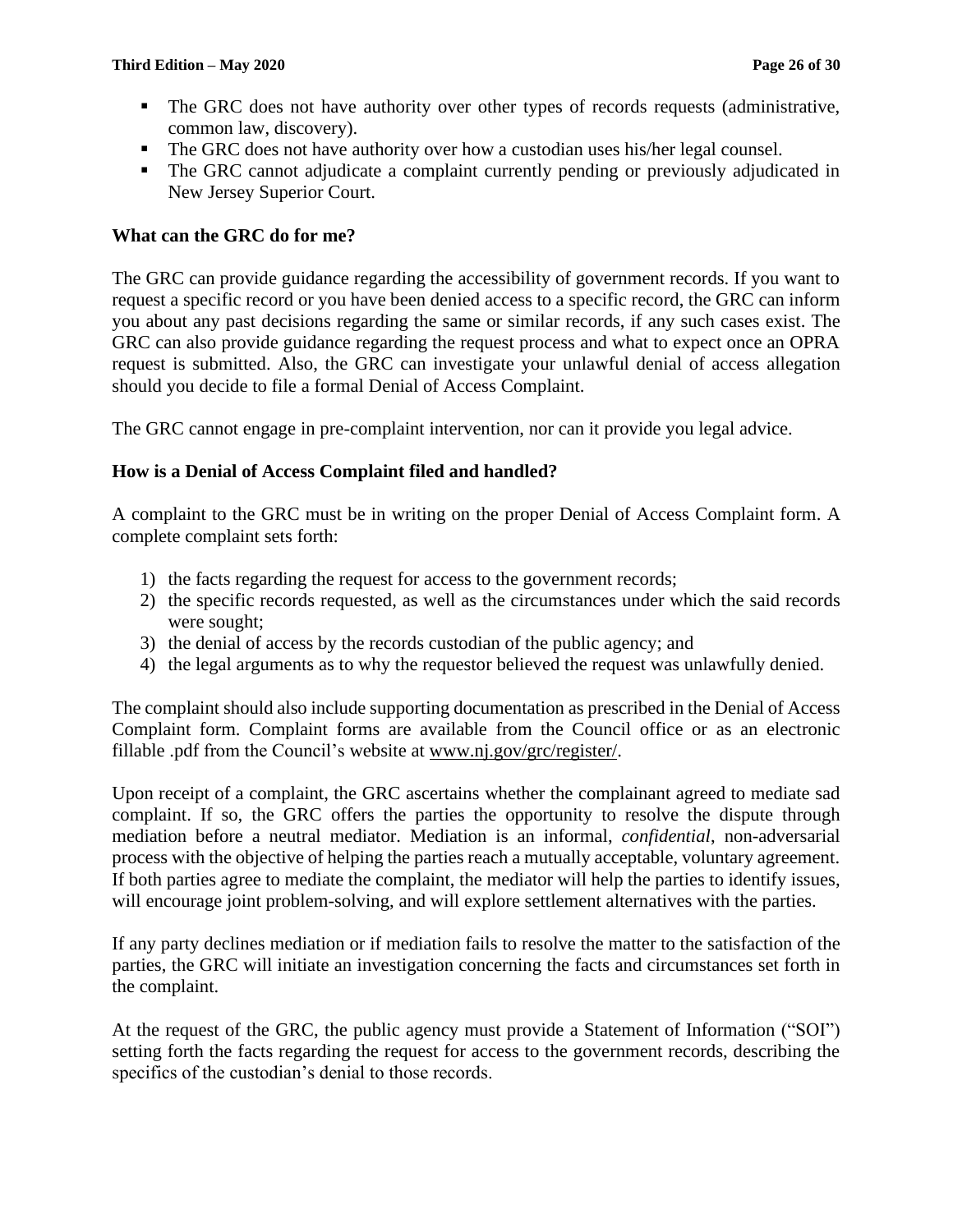#### **What happens when the GRC starts investigating a complaint?**

All proceedings of the GRC are conducted as expeditiously as possible.

*Step 1:* The Council must decide whether the complaint is within its jurisdiction, or whether the complaint is frivolous or without any reasonable factual basis.

*Step 2:* If the Council concludes that the complaint is outside its jurisdiction or that the complaint is frivolous or without factual basis, it will issue an administrative disposition in writing to dismiss the complaint and send the decision to the complainant and custodian.

*Step 3:* If the Council determines that the complaint is within its jurisdiction and is not frivolous and has a factual basis, the Council will notify the records custodian of the nature of the complaint and the facts and circumstances set forth in the complaint.

*Step 4:* The custodian, through the SOI, will have the opportunity to provide the Council with a response containing information concerning the complaint.

*Step 5:* If the Council is able to make a determination about whether a record should be provided based upon the complaint and the custodian's response, it will issue a decision in writing and send it to the complainant and the records custodian.

*Step 6:* If the Council is unable to make a determination about whether a record should be provided based solely upon the submissions, the Council will provide for a hearing on the matter at its discretion. The hearing will be held in conformity with the rules and regulations for hearings by a state agency in contested cases under the Administrative Procedure Act, when they are applicable.

*Step 7:* Following the hearing, the Council will, by a majority vote of its members, render a decision as to whether the government record in question, or a portion of it, must be made available for public access to the requestor.

*Step 8:* If the Council determines by a majority vote that a custodian **knowingly** and **willfully**  violated OPRA and is found to have **unreasonably** denied access under the **totality of the circumstances**, the Council will impose civil penalties provided for under OPRA. N.J.S.A. 47:1A-11. Additional disciplinary proceedings may be initiated against a public official, officer, employee, or custodian against whom a penalty has been imposed.

*Step 9:* A final decision of the Council may be appealed to the Appellate Division of the New Jersey Superior Court. Parties also have the option of filing a request for reconsideration directly with the GRC.

Meetings held by the Council are subject to the Open Public Meetings Act ("OPMA"). The Council may move into closed session in accordance with OPMA during that portion of any proceeding deemed necessary.

Finally, the Council will not charge any party a fee in regard to actions filed with the Council.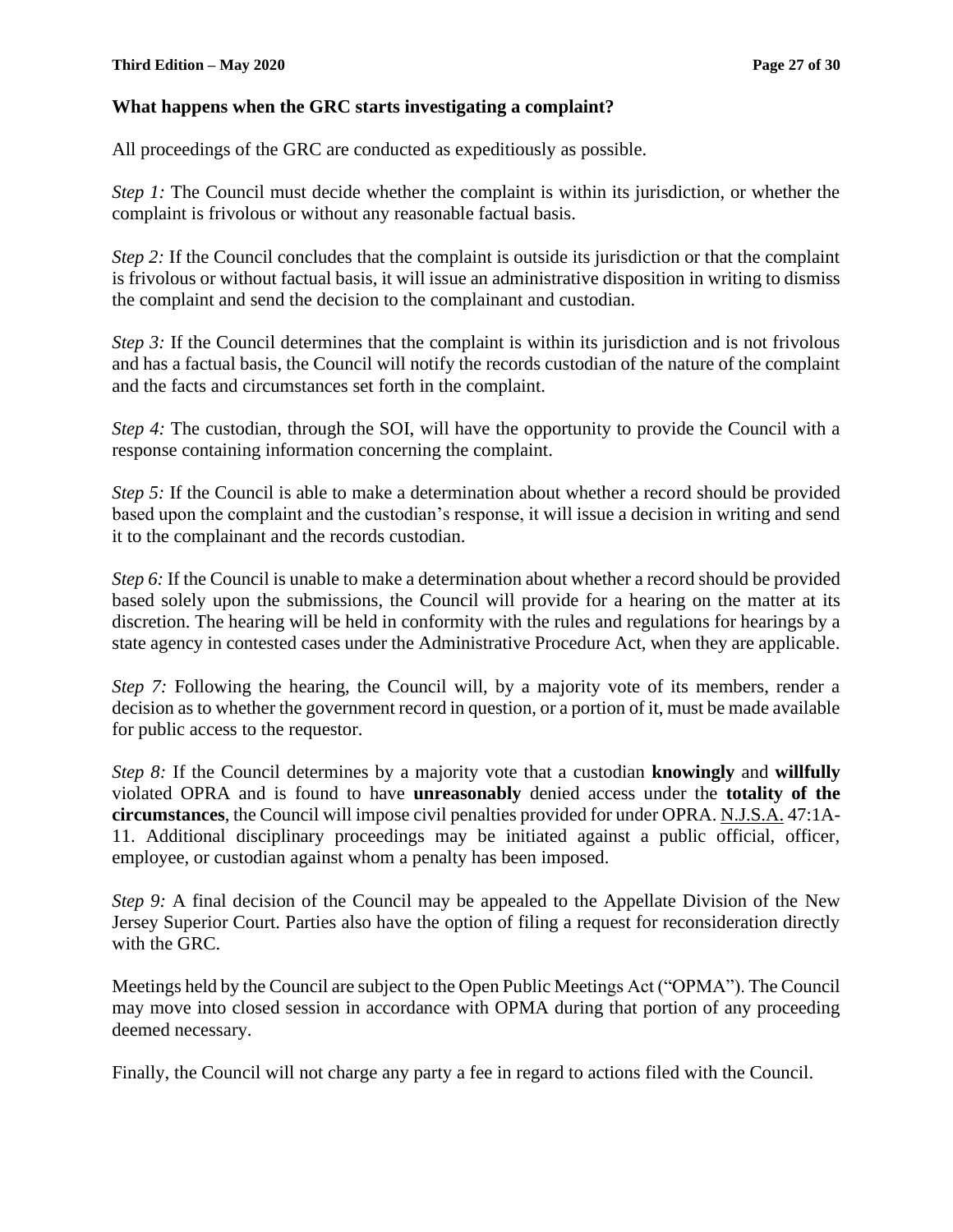#### **What else should I know about Council hearings and actions?**

#### Prevailing Party Attorney's Fees

If represented by counsel, a requestor who prevails in any proceeding may be entitled to a reasonable attorney's fee. N.J.S.A. 47:1A-6.

Pursuant to Teeters v. DYFS, 387 N.J. Super. 423 (App. Div. 2006), a complainant is a "prevailing party" if they achieve the desired result because the complaint brought about a change (voluntary or otherwise) in the custodian's conduct. Also, when the requestor is successful (or partially successful) via a judicial decree, a quasi-judicial determination, or a settlement of the parties that indicates access was improperly denied and the requested records are disclosed.

Additionally, pursuant to Mason v. City of Hoboken and City Clerk of the City of Hoboken, 196 N.J. 51 (2008), a complainant is a "prevailing party" if they can demonstrate:

- 1. a factual causal nexus between plaintiff's litigation and the relief ultimately achieved; and
- 2. that the relief ultimately secured by plaintiffs had a basis in law.

However, if the Council determines that no unlawful denial of access occurred in a complaint, the complainant is generally not entitled to an award of attorney's fee under OPRA.

#### Knowing and Willful Penalty

A public official, officer, employee, or custodian who knowingly and willfully violates OPRA and is found to have unreasonably denied access under the totality of the circumstances shall be subject to a civil penalty of \$1,000 for an initial violation, \$2,500 for a second violation that occurs within 10 years of an initial violation, and \$5,000 for a third violation that occurs within 10 years of an initial violation. N.J.S.A. 47:1A-11. The penalty shall be collected and enforced in proceedings in accordance with the Penalty Enforcement Law of 1999.

The GRC notes that persons other than the custodian may be subject to the civil penalty. See Johnson v. Borough of Oceanport (Monmouth), GRC Complaint No. 2007-107 (Interim Order dated February 25, 2009).

#### GRC's Regulations

For more information about the rules pertaining to the complaint process, see the GRC's promulgated regulations (N.J.A.C. 5:105) on our website at:

#### https://www.nj.gov/grc/home/rules/pdf/GRC%20Promulgated\_Regulations%20%282015%20Re Adopt%29.pdf.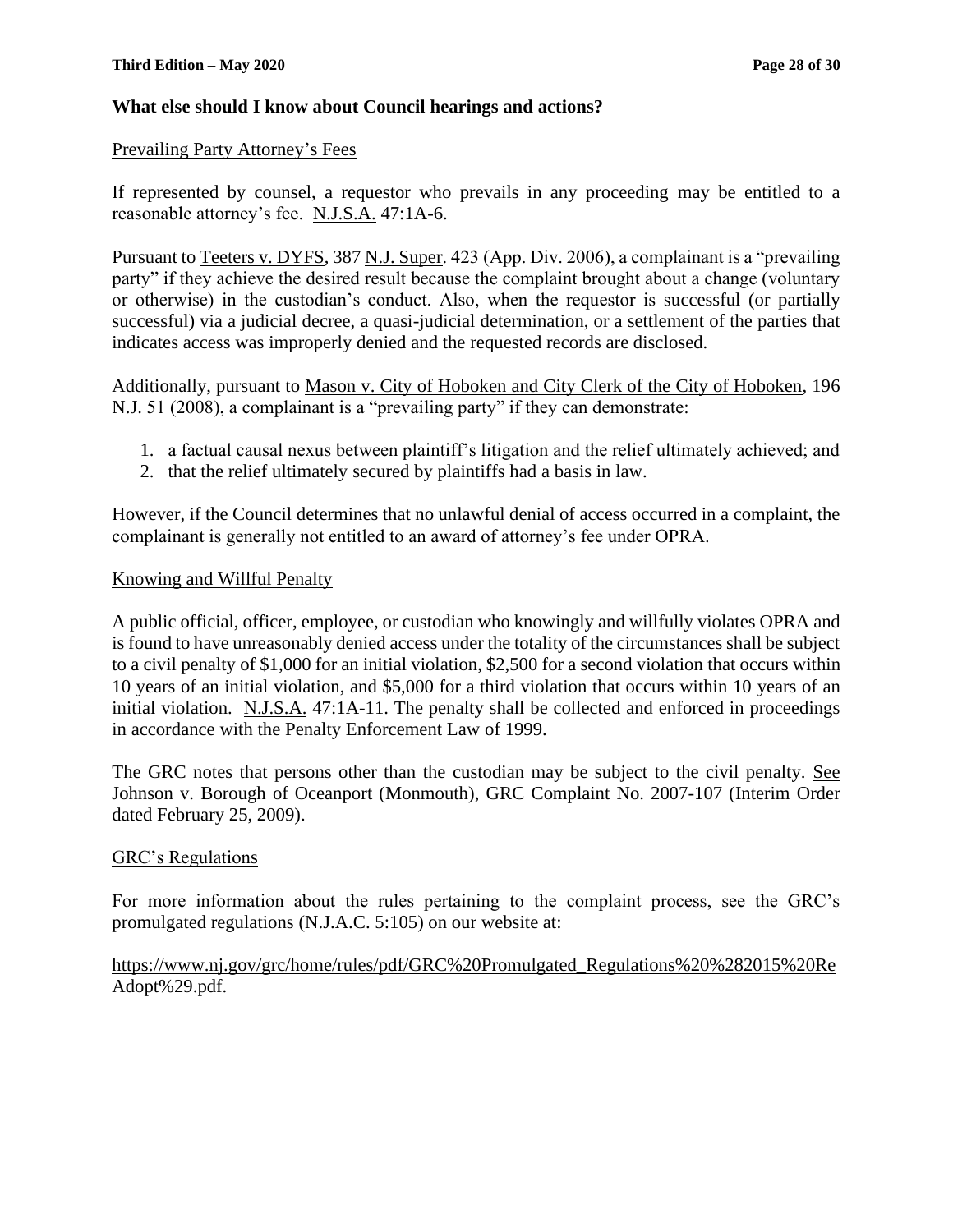# **SECTION 4 – SPECIAL CIRCUMSTANCES**

#### **Can I have access to government records under OPRA for commercial use?**

Yes. There is no restriction against commercial use of government records under OPRA. See Spaulding v. Cnty. of Passaic, GRC Complaint No. 2004-199 (September 2006); Burnett v. Cnty. of Bergen, 198 N.J. 408 (2009).

#### **How many OPRA requests can I make to one agency?**

OPRA does not limit the number of OPRA requests one person can submit to a particular agency.

#### **Can I bring my own photocopier into an agency's office to make copies?**

A custodian may, in his or her discretion, allow the use of personal photocopiers by requestors depending upon factors including, but not limited to, the specific circumstances of the request, the particular documents requested, the office hours, the available space within the office, the availability of personnel, the availability of appropriate electrical outlets, the consumption of energy, the need to preserve the security of public records or documents and protect them from damage, or other legitimate concerns. A custodian may require that photocopying be done on the agency's photocopier if to allow otherwise would disrupt operations, interfere with the security of public records, or expose records to potential damage.

#### **Can the custodian provide on-site inspection but deny copies of requested records?**

No. If a record is subject to public access under OPRA, the record is available for public inspection as well as copying. Also, copyright law does not prohibit access to records that are otherwise accessible under OPRA.

#### **Can I request the same records more than once?**

In Bart v. City of Paterson Hous. Auth., 403 N.J. Super. 609 (App. Div. 2008), the Appellate Division held that a complainant could not have been denied access to a requested record if he already had in his possession at the time of the OPRA request the document he sought pursuant to OPRA. The Appellate Division noted that requiring a custodian to duplicate another copy of the requested record and send it to the complainant does not advance the purpose of OPRA, which is to ensure an informed citizenry.

It is important to note that the court's findings turned on the specific facts of this case. Specifically, the requestor attached a copy of the requested record to his OPRA request, thus proving that he was already in possession of said record at the time of his request. As such, a custodian cannot deny access solely because he/she previously provided the records to the requestor. The custodian must have evidence that the requestor is in possession of the records at the time of the OPRA request.

#### **Can a custodian direct me to their website as a means of disclosing responsive records?**

In Rodriguez v. Kean Univ., GRC Complaint No. 2013-69 (March 2014), the Council reversed its prior, longstanding policy that barred a custodian from merely directing a requestor to an agency's website to obtain records responsive to an OPRA request. In reaching the new conclusion, the